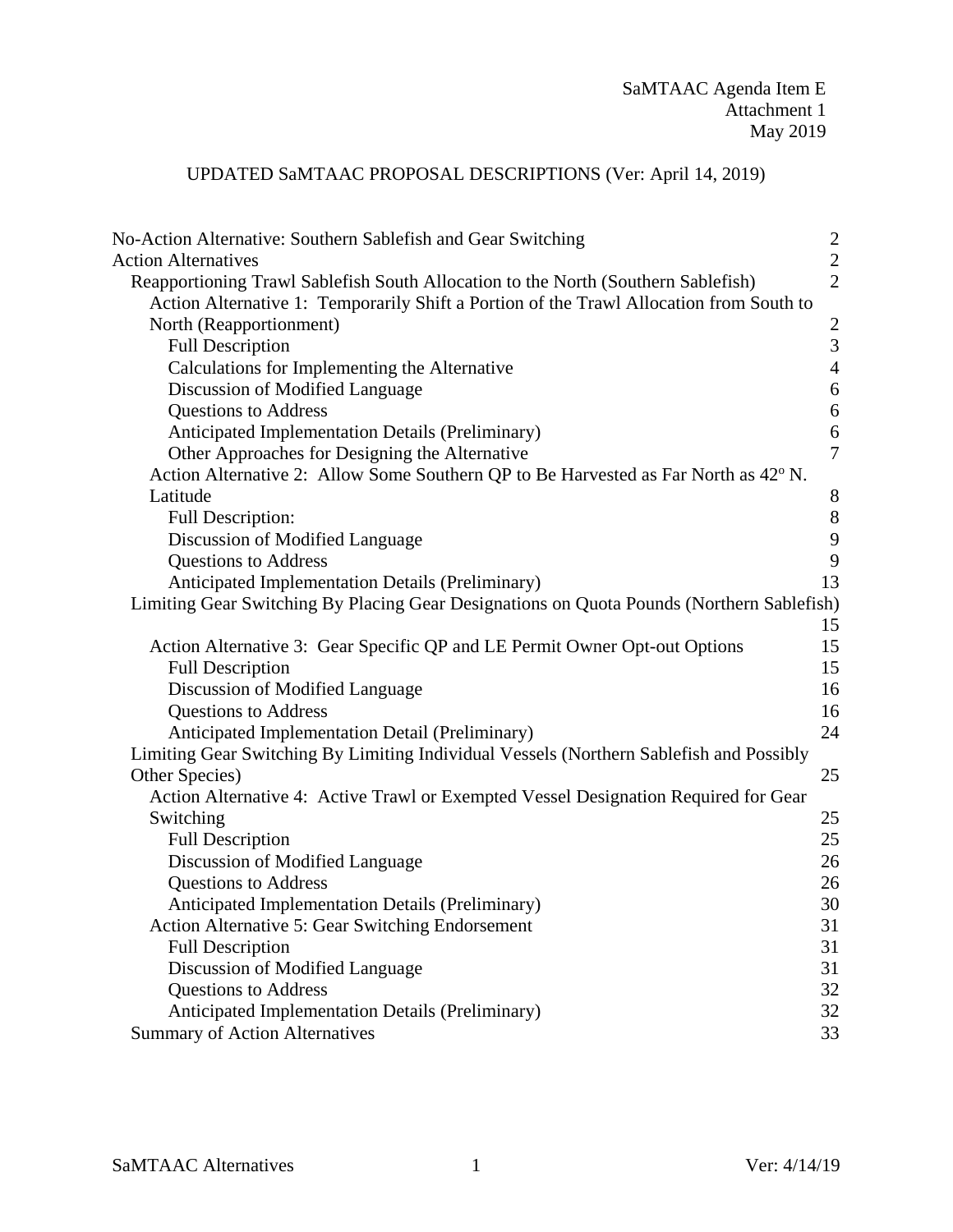## **No-Action Alternative: Southern Sablefish and Gear Switching**

<span id="page-1-0"></span>No Action is an alternative to each of the following action alternatives. Under no action, there would be no south-to-north reapportionments of sablefish in response to under attainment of the southern sablefish trawl allocation; and vessels with limited entry trawl permits would be able to continue to use any gear to catch their trawl QP allocations. Sablefish QP as a constraint in any particular year would likely vary with market conditions for both sablefish (including northern sablefish relative to southern) and species with which sablefish co-occurs.

## **Action Alternatives**

## <span id="page-1-2"></span><span id="page-1-1"></span>**Reapportioning Trawl Sablefish South Allocation to the North (Southern Sablefish)**

#### <span id="page-1-3"></span>**Action Alternative 1: Temporarily Shift a Portion of the Trawl Allocation from South to North (Reapportionment)**

**Overview**: Each year, a percentage of the sablefish south trawl allocation may be reapportioned. The reapportioned amount will be issued as northern sablefish QP. The amount reapportioned will be determined based on the amount of southern QP that is used/unused over time. The overall proportion of the southern sablefish reapportioned in any one year will be a combination of the percent reapportioned in the previous year (the base reapportionment percentage) and an additional incremental percentage increase or decrease, depending on the amount of southern QP that was used in the previous year. The reapportionments provided in this alternative are not reallocations: they will not change the underlying sablefish north/south or sector allocations formulas. At least 10 percent of the southern sablefish trawl allocation will remain in the south.



Figure 1. The general pattern for adjusting reapportionments from one year to the next: previous year's overall reapportionment becomes current year base and current year overall reapportionment is derived by starting with the base and adding or subtracting an increment (the increment depends on the amount of southern QP that was used in the previous year and it is possible there would be no incremental change).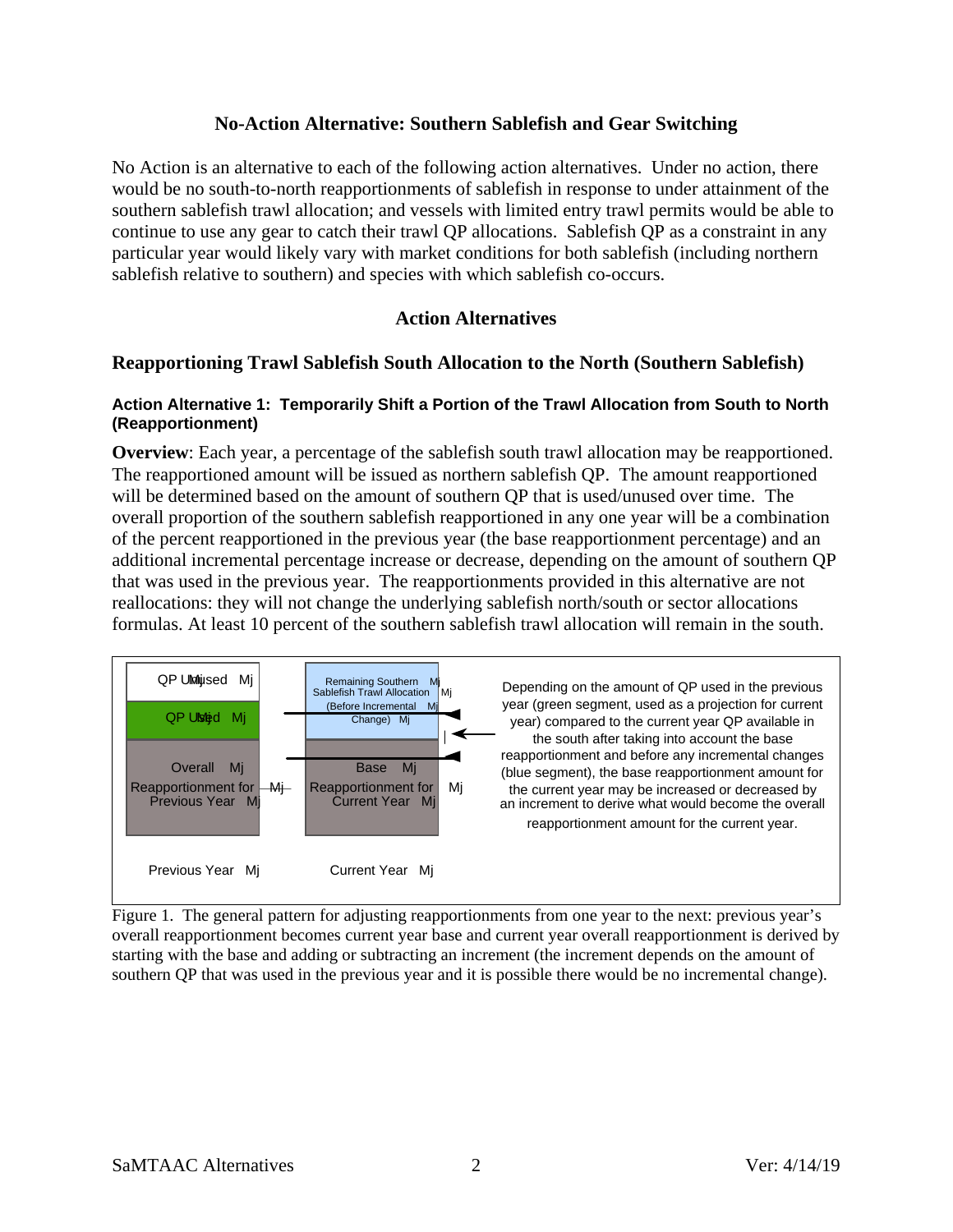#### <span id="page-2-0"></span>Full Description

*The specific percentages provided in this alternative are examples and may be adjusted as the alternative is refined.* References to the amount of trawl allocation caught include both that which is caught with trawl gear and that caught with other gears through gear switching.

- 1. As under status quo, after the coastwide sablefish OFL and ABC are determined, northern and southern sablefish ACLs will continue to be specified based on the biomass in each area as estimated through the trawl survey results Allocations among sectors by geographic area will then be as specified in the FMP. Through this process, an initial trawl allocation for the southern area will be determined, some of which may then be reapportioned to the north as specified in the following paragraphs. The annual reapportionments are not reallocations: they do not change the underlying north/south or trawl allocation.
- 2. **Overall Reapportionment.** Each year's *overall reapportionment* will be the previous year's reapportionment (*a base reapportionment*) plus or minus an additional increment.
- 3. **Incremental Change and Thresholds.** The incremental change will be determined based on the amount of southern sablefish quota that is projected to be caught in the year (QP utilized) as a percent of the amount of southern sablefish quota available (as a percent of the amount of unreapportioned quota after deducting the base reapportionment amount from the southern trawl allocation but before the incremental adjustment). This value is the projected utilization percentage, and it will be compared to utilization thresholds to determine the incremental change.
	- a. **Projected utilization percentage is less than lower utilization threshold (e.g. 50%):**  The base reapportionment will be increased by an amount equal to **50% (e.g. )** of the southern QP that would be expected to go unused in the absence of the incremental change. However, the overall reapportionment will not be more than 90 percent of the sablefish south trawl allocation.
	- b. **Projected utilization percentage is between lower threshold (e.g. 50%) and upper threshold (e.g. 75%):** There will be no incremental changes to the base reapportionment.
	- c. **Projected utilization percentage of unreapportioned QP is above the upper threshold (e.g. 75%):** The base reapportionment will be decreased by the amount of the last incremental increase. With each additional year above the upper threshold, the next earlier increment added to the north will be returned to the south. Thus, increments will be returned to the south in reverse of the order by which they were moved to the north and the same increment will not be returned twice. Under no circumstances will sablefish quota originally allocated to the north be reapportioned to the south.
- 4. Process details are to be determined (TBD): Will the projected utilization of southern QP be determined based on a formula set in regulation at the time this action is completed, specified in a formula set during each biennial specification process, specified at the November Council meeting preceding the year of the reapportionment, or in some other fashion?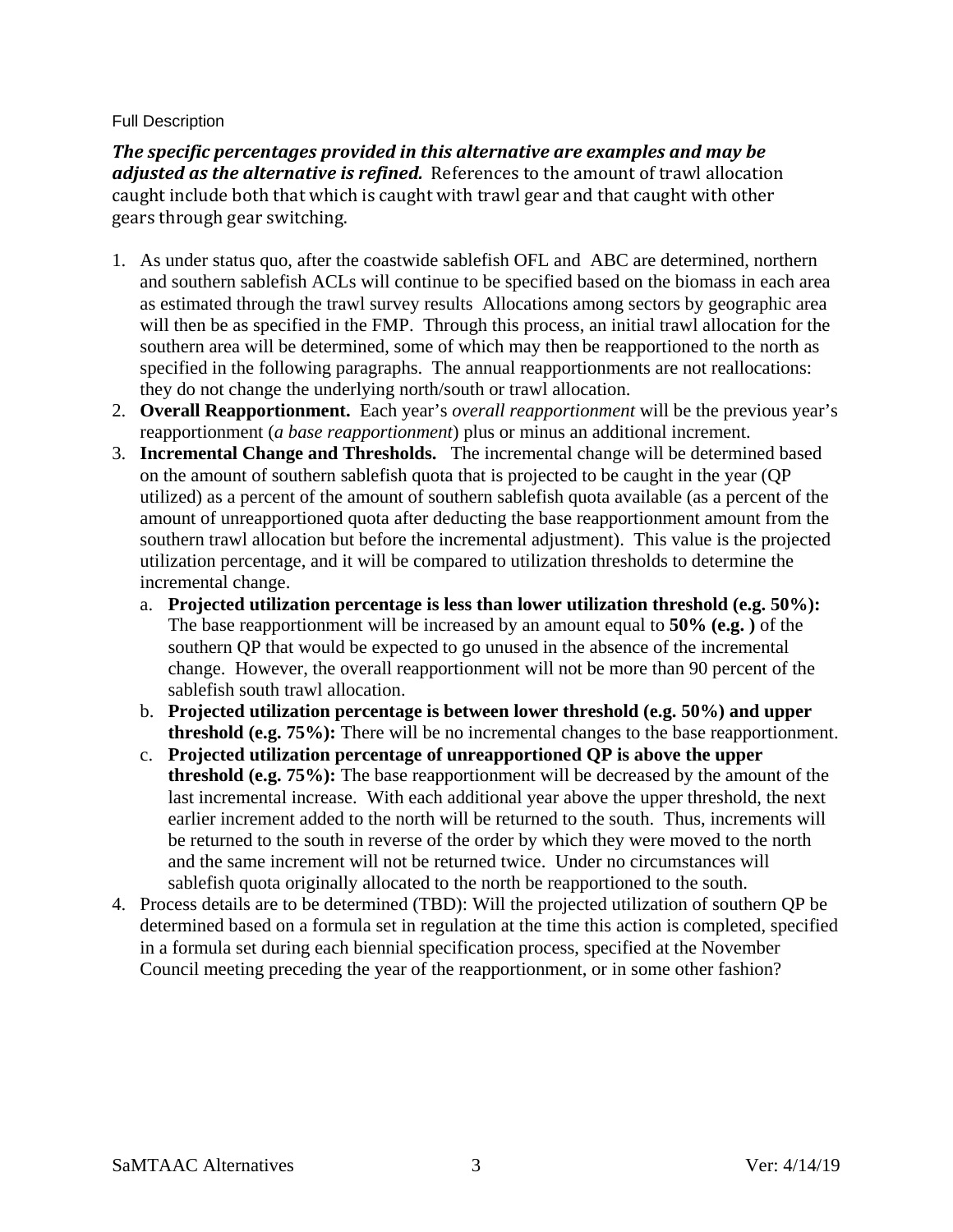## <span id="page-3-0"></span>Calculations for Implementing the Alternative

The following terms, formulas, and steps would implement this alternative.

|    | <b>Information Needed</b>                                                                       | <b>Term and Formula</b>                                          |
|----|-------------------------------------------------------------------------------------------------|------------------------------------------------------------------|
| A  | What percent of southern sablefish quota                                                        | Base reapportionment percentage = previous year's                |
|    | was reapportioned last year?                                                                    | overall reapportion percentage (j).                              |
| В  | How much quota (mt or lbs) would last                                                           | <b>Base reapportionment amount</b> (current year) = base         |
|    | year's reapportionment percentage be                                                            | reapportionment percentage (a) times the current year            |
|    | when applied to the current year?                                                               | southern sablefish trawl allocation.                             |
| C  | How much southern quota is expected to                                                          | Projected utilization of southern sablefish $QP =$ last          |
|    | be caught in the current year?                                                                  | year's southern sablefish QP used (if the calculation is         |
|    |                                                                                                 | conducted before the end of the year, it is the amount           |
|    |                                                                                                 | projected to be used by the end of the year).                    |
| D  | What is the amount expected to be caught                                                        | Projected utilization percentage of unreapportioned              |
|    | as a percentage of the amount of quota                                                          | $QP$ (before the incremental adjustment) = the <i>projected</i>  |
|    | that might be available in the current year?                                                    | utilization of southern sablefish QP (c) divided by the          |
|    | (This value will be compared to thresholds to                                                   | current year trawl allocation amount after subtracting the       |
|    | determine whether to increase, not change, or<br>decrease the reapportionment by an increment.) | current year base reapportionment amount (b).                    |
| Е  | How much QP might be left unharvested in                                                        | <b>Projected unused southern QP</b> (before the incremental      |
|    | the south?                                                                                      | adjustment) = the southern sablefish trawl allocation for        |
|    |                                                                                                 | the current year minus both the projected utilization of         |
|    |                                                                                                 | southern sablefish QP (c) and the current year base              |
|    |                                                                                                 | reapportionment amount (b).                                      |
| F  | What is the amount that might be left                                                           | Projected unused southern QP percentage (before the              |
|    | unharvested expressed as a percentage of                                                        | incremental adjustment) = the $projected$ unused                 |
|    | the southern allocation?                                                                        | southern QP (e) divided by the current year trawl                |
|    | (A portion of this amount may become the increment                                              | allocation (Note: unlike the projected utilization               |
|    | used for north/south transfers, e.g. 50%.)                                                      | percentage of unreapportioned QP (d), here the base              |
|    |                                                                                                 | reapportionment amount (b) is not subtracted).                   |
| G  | At what levels of projected catch (projected                                                    | <b>Utilization Thresholds</b> = upper and lower percentage       |
|    | QP utilization of southern QP) will there be                                                    | threshold criteria that will be compared to the <b>projected</b> |
|    | incremental reapportionments?                                                                   | QP utilization percentage of unreapportioned QP (d)              |
|    |                                                                                                 | to determine whether the reapportionment should be               |
|    |                                                                                                 | increased by an increment (if less than the lower                |
|    |                                                                                                 | threshold criteria), remain unchanged, or decreased by           |
|    |                                                                                                 | an increment (if greater than the upper threshold criteria).     |
|    |                                                                                                 | (Thresholds are specified in the paragraph that follows          |
|    |                                                                                                 | this table.)                                                     |
| H  | What will the incremental change be,                                                            | <b>Incremental Percentage</b> = the percentage change that       |
|    | expressed as a percentage?                                                                      | will be made to the <b>base reapportionment amount</b> (b)       |
|    |                                                                                                 | based on the projected utilization percentage of                 |
|    |                                                                                                 | unreapportioned QP (d) as compared to the <i>utilization</i>     |
|    |                                                                                                 | thresholds (g). (As specified in the paragraph that              |
|    |                                                                                                 | follows this table.).                                            |
| I. | What percent of the southern quota will be                                                      | Overall reapportionment percentage = the base                    |
|    | reapportioned for the current year?                                                             | reapportionment percentage (a) plus or minus the                 |
|    |                                                                                                 | incremental percentage (h) but not greater than 90%.             |
| J  | What amount (mt or lbs) of quota will be                                                        | Overall reapportionment amount = the overall                     |
|    | reapportioned for the current year?                                                             | reapportionment percentage (i) times the southern                |
|    |                                                                                                 | sablefish trawl allocation.                                      |

Table 1. Definition of terms and related formulas that would be used to implement Alternative 1.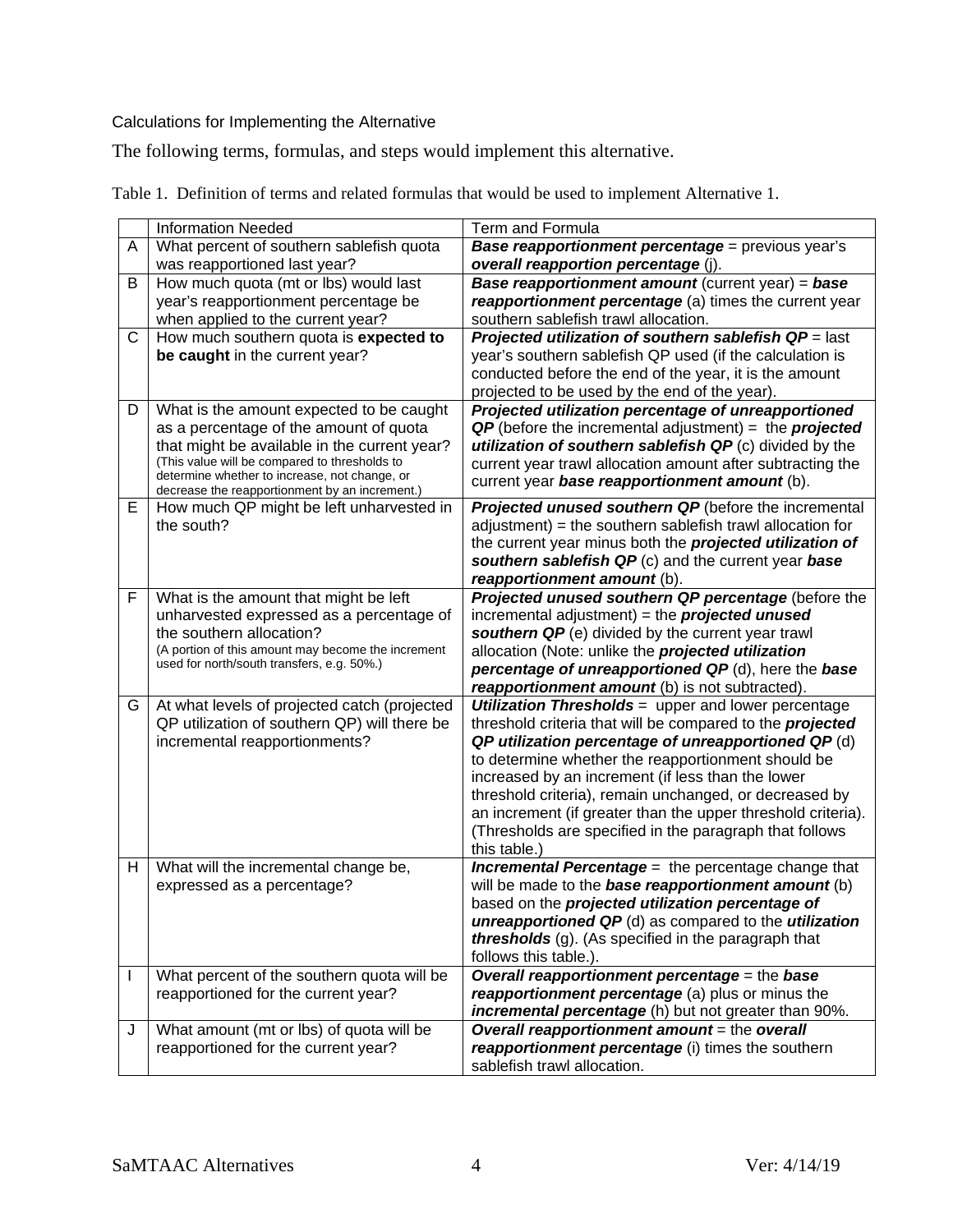**Steps for Determining Annual Incremental Percentage Change to the Reapportionment Percentage.** The *incremental percentage* (h) change is determined by comparing the *projected utilization percentage of unreapportioned QP* (d) to *utilization thresholds* (g). *The threshold and incremental percentages in the following paragraphs are strawmen and may be revised as the alternative is refined.*

- 1. **Projected utilization percentage of unreapportioned QP is less than lower utilization threshold (e.g. 50%):** The new *overall reapportionment percentage* (i) for the current year will be the *base reapportionment percentage* (a) plus an *incremental percentage* (h) that is equal to **50%** (**e.g. )** of the *projected unused QP percentage* (f). The overall reapportionment percentage may not be greater than 90 percent.
- 2. **Projected utilization percentage of unreapportioned QP is between lower threshold (e.g. 50%) and upper threshold (e.g. 75%):** The new *overall reapportionment percentage* (i) for the current year will be the *base reapportionment amount percentage* (a). There will be no incremental changes.
- 3. **Projected utilization percentage of unreapportioned QP is above the upper threshold (e.g. 75%):** The new *overall reapportionment percentage* (i) for the current year will be the *base reapportionment percentage* (a) minus an *incremental percentage* (h) to be returned to the south. That *incremental percentage* will be the most recent year *incremental percentage* reapportioned to the south. With each additional year above the upper threshold, the next earlier *incremental percentage* added to the north will be returned to the south. Thus, *incremental percentages* will be returned to the south in reverse of the order by which they were moved to the north and the same increment will not be returned twice. If the *base reapportionment percentage* (a) is zero, there would be no increment to return to the south. Under no circumstances will sablefish quota originally allocated to the north be reapportioned to the south.



Figure 2. Diagrammatic representation of the formulas provided in Item 2 of Alternative 1 (values i and j would be determined based on the adjustments represented by the gray double headed arrow).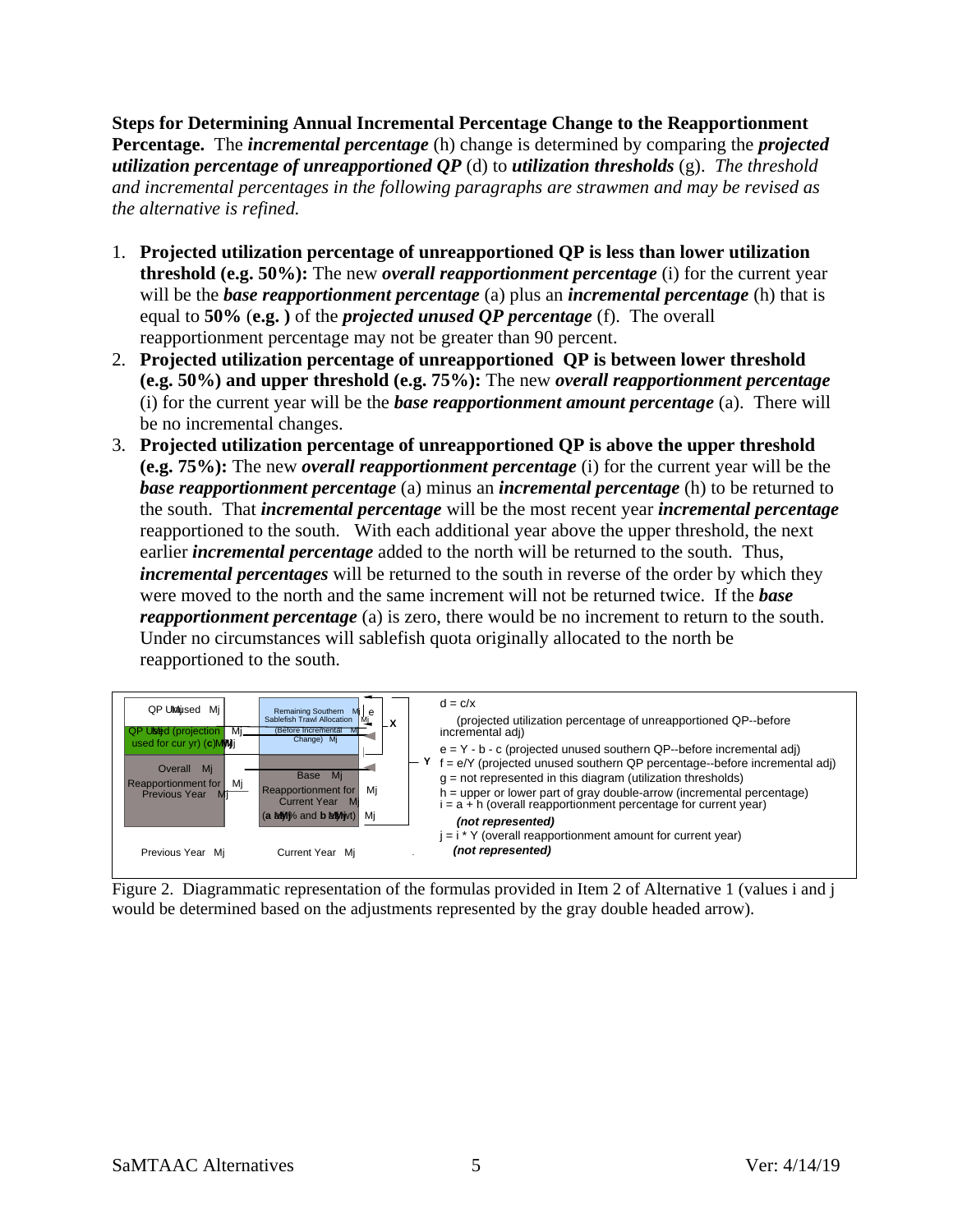<span id="page-5-0"></span>Discussion of Modified Language

At its October 2018 meeting, the SaMTAAC directed Council staff to work with Mr. David Crabbe to more fully develop the language. The primary focus of the revisions was to further specify the alternative in a manner that would not result in wide year-to-year swings in the amount reapportioned to the north.

Move a portion of sablefish south trawl sector allocation between south and north using an attainment based formula annually.

- a) A percentage of un-obtained quota pounds in a particular year would be moved to the northern allocation the following season.
- b) When obtainment of sablefish south reaches a predetermined percentage of the current allocation, a percentage of the sablefish south quota which was previously moved north would be returned to the sablefish south allocation the following season.
- c) Sablefish allocation moved back to the south would not exceed sablefish south allocation determined from survey data/assessment.
- d) Sablefish south allocation would not be reduced below X percent (example 25%) of the southern trawl allocation as determined from survey data/assessment.

## <span id="page-5-1"></span>Questions to Address

**Specifications:** What is the impact of the alternative on management for specifications such as northern and southern ACLs? Can the process be adjusted to eliminate concern about exceeding ACLs? For example, can the allocations to other sectors be specified as sector ACLs for the northern and southern areas while the trawl allocation is specified as a sector ACT, all under a single coastwide trawl ACL? Or might there be a single coastwide ACL for all sectors combined with allocations of the ACL specified as ACTs? Conversion of sablefish ACLs to ACTs (except where the coastwide ACL is derived directly from the coastwide ABC) has been identified as an issue for the new management measure prioritization process. It might be taken up as part of the biennial specifications process.

#### <span id="page-5-2"></span>Anticipated Implementation Details (Preliminary)

Once the northern sablefish QP are issued, there would be no distinction between QP that are issued for the initial northern allocation and those that are issued as a result of the reapportionment from south to north. The additional QP would be treated as northern QP in all respects:

- Annual vessel QP limit for the north (4.5 percent) would apply to the total northern QP (including the reapportionment amount).
- When possible, carryover would continue to allow vessels to carryover surpluses and deficits in amounts up to 10 percent of the total northern QP (including the reapportionment amount). Assuming that the ACL issue is addressed, a coastwide ACL might provide more flexibility to implement carryover, assuming that some degree of underachievement of the southern trawl allocation continues. The amounts carried over would be less likely to allow harvest that is greater than the coastwide sablefish ABC.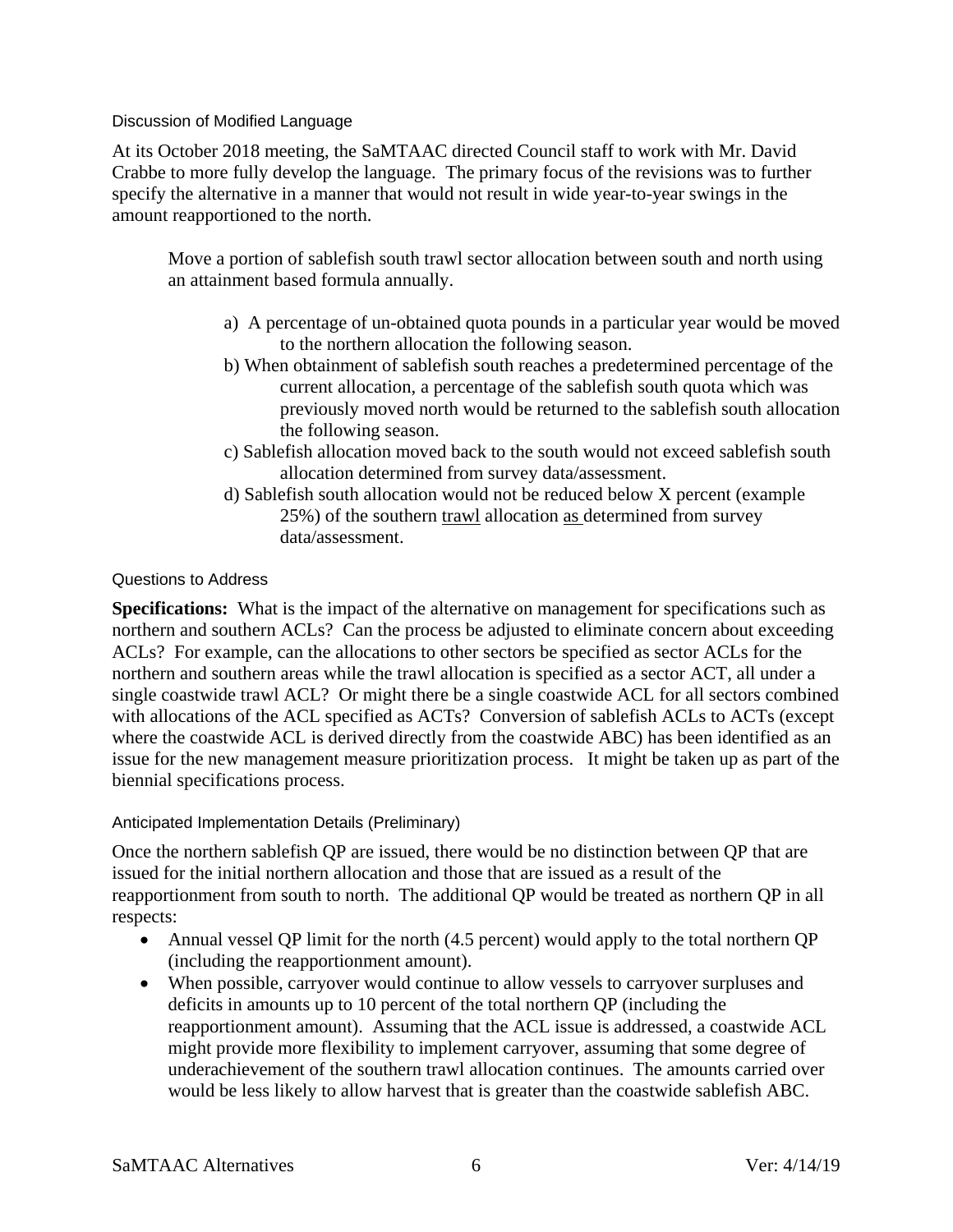#### <span id="page-6-0"></span>Other Approaches for Designing the Alternative

There are two other ways this alternative might be designed. One would be more complex but would allow decreases in the southern trawl allocation to come first from the reapportionment to the north and, if the northern reapportionment was reduced to zero, additional amounts would come off remaining southern trawl allocation. The other would be simpler. It would base each year's reapportionment on the amount of southern sablefish QP that is projected to be unused in the current year relative to the total southern sablefish trawl allocation for the year, without reference to previous year's reapportionment amount. It would not have thresholds and would not track increments as they are moved to the north then moved back to the south as southern attainment increases.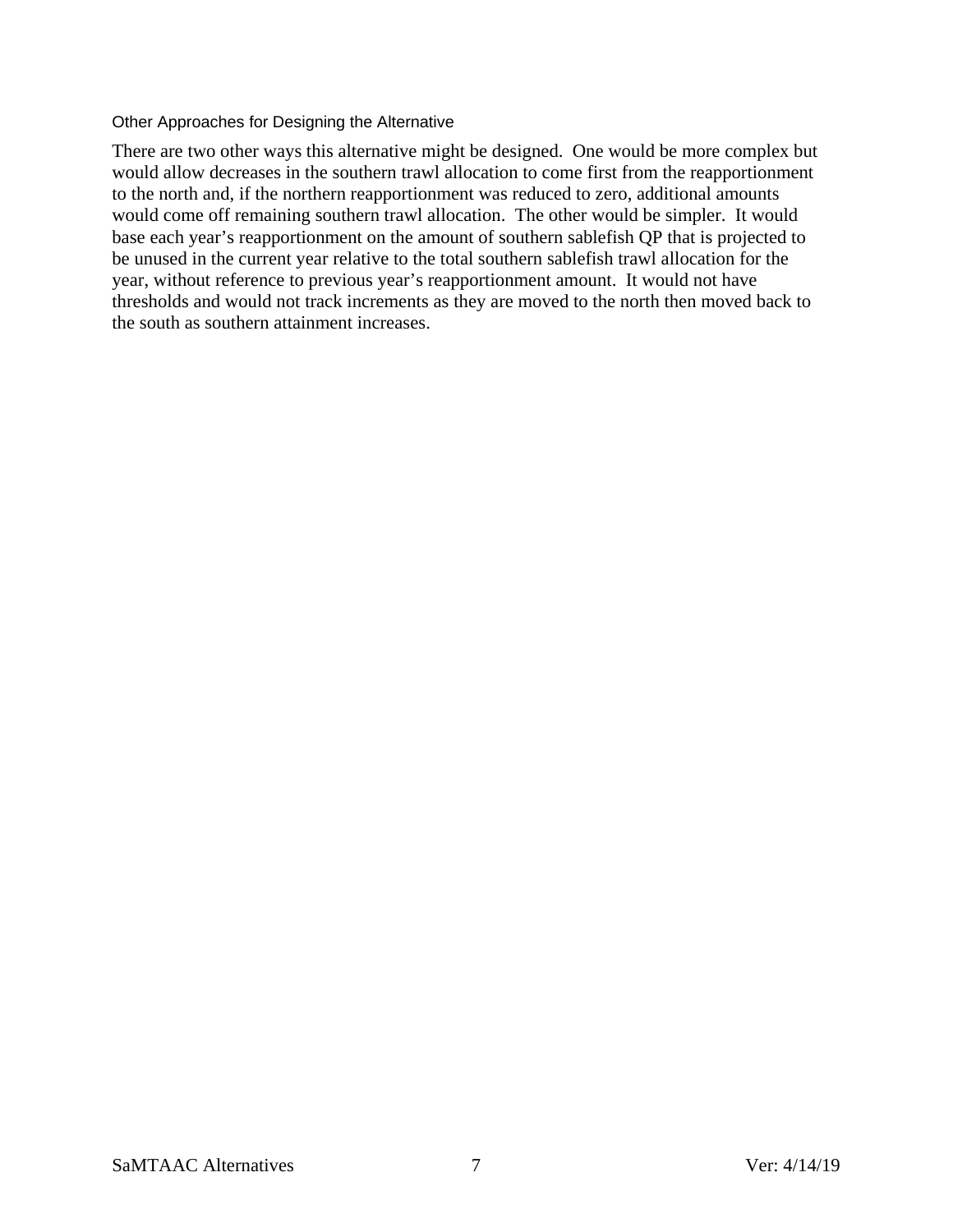#### <span id="page-7-0"></span>**Action Alternative 2: Allow Some Southern QP to Be Harvested as Far North as 42o N. Latitude**

**Overview:** Each year a portion of the southern sablefish quota pounds will be designated as eligible for use up to  $42^{\circ}$  N. lat., but only with trawl gear. The proportion of southern sablefish quota pounds eligible to be used in the north will be half of whatever portion of the original southern allocation that was not harvested in the south in the previous year (either because it was not harvested anywhere or it was harvested in the north). That proportion is then applied to the current year southern sablefish trawl quota to determine the pounds eligible for use in the north.

<span id="page-7-1"></span>Full Description:

- 1. Each year, sablefish south quota pounds will be issued to accounts with southern sablefish QS as "South A" and "South B".
- 2. South A can be used with any gear but only south of 36º N. lat. (i.e., no new restrictions or opportunities relative to the current southern sablefish QP).
- 3. South B can be used the same as South A, and can also be used between 36º N. lat. and 42º N. lat. but only with trawl gear.
- 4. Every QS account would be issued South A and South B QP as specified in the next paragraph.
- 5. For the current year, the percentage of sablefish south QP issued to a QS account as South B will be equal to half of the southern allocation that was not harvested in the south in the previous year expressed as a percent of the previous year southern sablefish trawl allocation. The southern allocation that was not harvested in the south includes all unharvested southern QP (both South A and South B) plus the South B harvested in the north. These percentages would be applied to the current year southern sablefish trawl allocation to derive the QP to be issued as South B. The remainder would be issued as South A:

**South B**% =  $50\%$  X ( South A (Unharvested) + South B (Unharvested) + South B (Harvested North)) ----------------------------------------------------------------------------------------------

Sablefish South Trawl Allocation

Alternatively, this can be expressed as

**South B%** =  $50\%$  X

(Sablefish South Trawl Allocation - Sablefish South Harvested in the South) ----------------------------------------------------------------------------------------------

Sablefish South Trawl Allocation

**South A%** = 100% - South B%

**South A QP** = South A% X Current Year Southern Sablefish Trawl Allocation **South B QP** = South B% X Current Year Southern Sablefish Trawl Allocation

6. Process details are to be determined (TBD): Will the projections used for determination of the amounts of South A and South B to be issued by determined based on a formula set in regulation at the time this action is completed, specified in a formula set during each biennial specification process, specified at the November Council meeting preceding the year of the reapportionment, or in some other fashion?)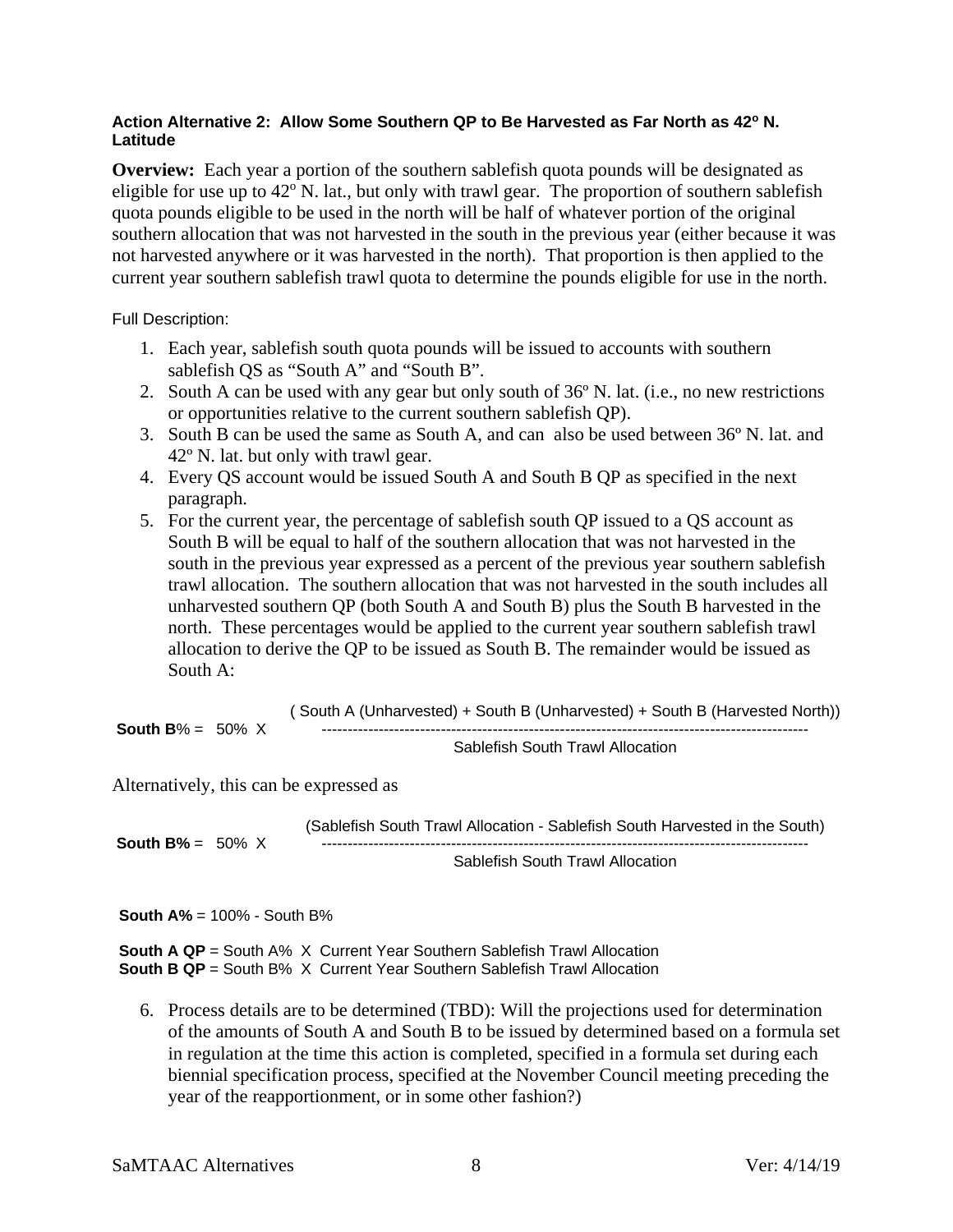#### <span id="page-8-0"></span>Discussion of Modified Language

The following is the original description of Alternative 2.

- *a) Split South quota share into two separate categories. They would be identified as "South A" and "South B"*
- *b) South B can be harvested below the 36 degree North latitude line with any gear. In addition, "South B" can also be harvested with Trawl gear only from the 36 degree North Latitude line to the 42 degree Latitude line*
- *c) The annual percentage of quota share for "South B" would be determined by identifying the total unharvested South quota in the previous year and reducing that amount by 50 percent. This percentage of unharvested South Quota would be the sum of unharvested "South A" plus the amount of South B harvested by trawl above 36.*
- *d) The annual percentage of quota share [work with administrators to determine best way to do this] for "South A" would be the remainder of the total South allocation after the above outlined procedure is applied to identified the total "South B" allocation. (Total South minus identified "South B" equals "South A") e) South A" can be harvested as described in Status Quo description above*

In item C, the first sentence indicates that all unharvested southern quota would be included in the numerator for determining the amount of South B to be issued in the following year. The second sentence indicates that it is the unharvested South A and unharvested South B that would be included in the numerator (unharvested South B is not referenced). The restated version of this alternative includes all unharvested South B quota, since including this amount more fully reflects the full under attainment of southern allocation with respect to the area south of 36º N. lat. The SaMTAAC should review this and modify as needed.

A paragraph was added to the end of the alternative indicating the need to identify the process that would be followed in determining South A and South B designations for a coming year.

#### <span id="page-8-1"></span>Questions to Address

What is the impact of the alternative on management objectives such as northern and southern ACLs? See Alternative 1 for further discussion of this issue. This potential issue might be addressed by conversion of sablefish ACLs to ACTs (except where the coastwide ACL is derived directly from the coastwide ABC). This adjustment to management policy has been identified as an issue for the new management measure prioritization process. It might be taken up as part of the biennial specifications process.

**Designation of Quota Used:** When a vessel is fishing with trawl gear in the north and has both northern sablefish QP and South B southern sablefish QP, there will either need to programming and data flow that allows the vessel to designate which QP they are using or business rules for assigning catch to quota (the additional data would be specification of the vessels preference on which QP should be debited). How important is it that a vessel be able to designate the QP it is using, as opposed to using a standardized rule for everyone? If a rule is used for debiting quota, one possible approach would be to use South B first. Use of South B first would not impact the amount of QP designated as South B for a subsequent year since it is the combined amount of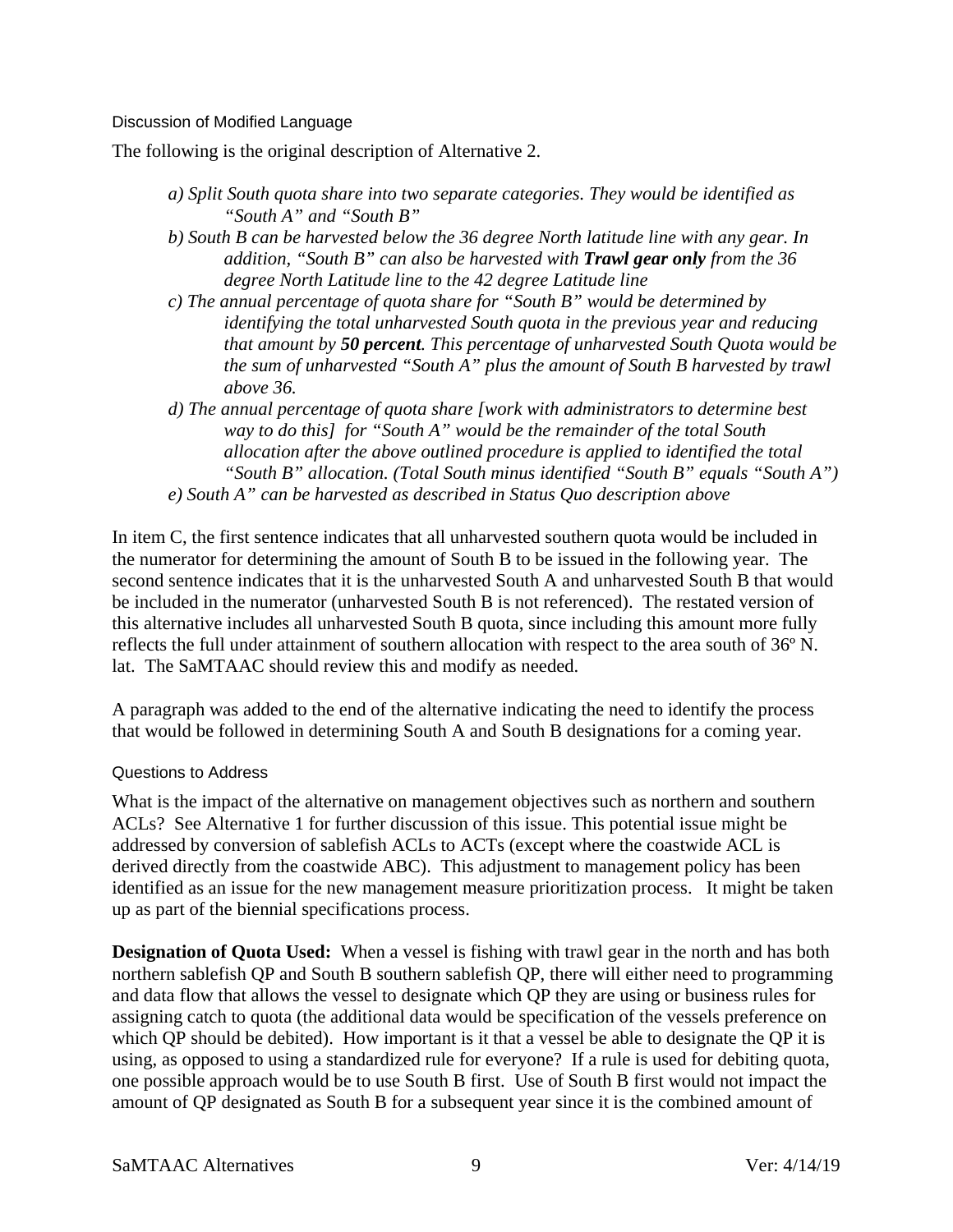used and unused South B that goes into the formula for determining the amount of subsequent year South B issued. Use of South B first would leave more northern QP available longer in the year (more QP that could be used north of the Oregon/California border and with fixed gear) and reduce the amount of QP that could potentially be used in the southern area.

A second approach would be to use northern sablefish QP first, leaving more South B available longer in the year (quota that could potentially be used south of 36° N. lat.).

A third approach would be to deduct from both categories in proportion to the QP held of each category. So if someone's total northern sablefish and South B QP combined was 75 percent northern sablefish and 25 percent south B and they landed 1,000 pounds of sablefish, the 750 pounds of northern sablefish would be used and 250 pounds of South B would be used. (See below for a discussion of the situation where a deficit is incurred).

Similar issues arise with respect to sablefish landings south of 36º N. lat. when a vessel has both South A and South B quota available. As with the northern situation, there will either need to programming and data flow that allows the vessel to designate which QP they are using or business rules for assigning catch to quota. If a standardized rule is used for everyone, approaches similar to what was described for northern catch might be used with similar implications. If the rule is to use South A first, more South B would left for use longer in the year for potential use in the north. If the rule is to use South B first, more South A would left for use longer in the year which could only be used in the south. Alternatively, a proportional approach could be used as described for northern sablefish.

A middle ground approach would be to allow each vessel to designate for the year which of the rules they want to apply for that vessel for the year. The designation would be required by any vessel that transfers South B QP to its account.

The designations rules may also have implication for surplus carryover.

**Surplus Carryover:** The surplus carryover allowance is calculated as 10 percent of the used and unused QP a vessel has in its account. There are a number of ways surplus carryover might be calculated. For purposes of illustration [Table 2s](#page-10-0)hows activity for a vessel using trawl gear to fish both north and south of 36º N. lat. using northern sablefish, South A, and South B QP. In this example, the vessel has 900 South B QP that it dived to cover northern and southern sablefish catch with 560 pounds going to the north and 300 pounds going to the south.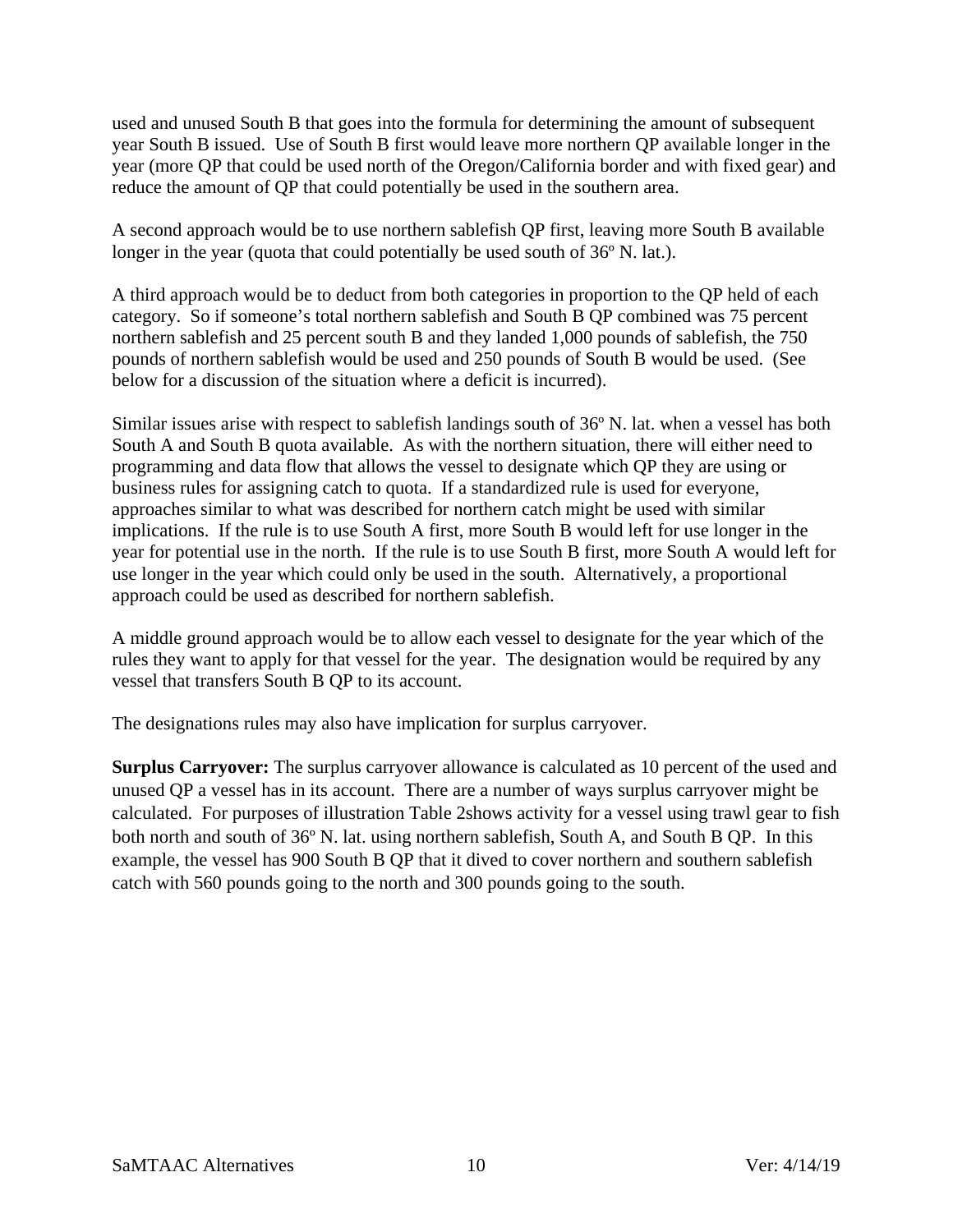|       | Area<br>Fished<br>& Gear | Gear Used      | QP Type           | <b>Total QP</b><br>(Used &<br>Unused) | Sablefish<br>Catch<br>(lbs) | QP Used<br>By Type<br>(lbs) | QP Used<br>by Type<br>& Area<br>(lbs) |
|-------|--------------------------|----------------|-------------------|---------------------------------------|-----------------------------|-----------------------------|---------------------------------------|
|       | North<br>South           | Trawl<br>Trawl | Sablefish North   | 400                                   |                             | 340                         | 340                                   |
|       |                          |                | Sablefish South B |                                       | 900                         |                             | 560                                   |
| Ves 1 |                          |                | Sablefish South B | 900                                   |                             | 860                         | 300                                   |
|       |                          |                | Sablefish South A | 300                                   | 510                         | 210                         | 210                                   |

<span id="page-10-0"></span>Table 2. Hypothetical Vessel: 1 QP holdings and fishing activity.

If each type of QP is treated independently, a total of 110 QP would be carried over: 40 pounds of northern sablefish, 40 pounds of South B, and 30 pounds of South A [\(Table 3\)](#page-10-1).

<span id="page-10-1"></span>Table 3. Hypothetical Vessel 1: carryover amounts allowed if each type of sablefish is treated independently.

|                              | <b>Total QP</b> | QP Used | Surplus<br>QP | Surplus<br>Limit (10%) | Surplus<br>Carryover | QP Not<br><b>Carried Over</b> |
|------------------------------|-----------------|---------|---------------|------------------------|----------------------|-------------------------------|
| Sablefish North              | 400             | 340     | 60            | 40                     | 40                   | 20                            |
| Sablefish South B            | 900             | 860     | 40            | 90                     | 40                   | 0                             |
| Sablefish South A            | 300             | 210     | 90            | 30                     | 30                   | 60                            |
| <b>Total Sablefish South</b> | 1,200           | 1,070   |               |                        | 70                   | 60                            |
| Totals                       | 1,600           | 1,410   |               |                        | 110                  | 80                            |

If the carryover calculation is conducted grouping South A and South B together, then more QP would be carried over because the 10 percent surplus limit would be less constraining [\(Table 4\)](#page-10-2): 120 pounds of sablefish south compared to 70 pounds of sablefish South A and South B combined when the calculation is done separately.

<span id="page-10-2"></span>Table 4. Hypothetical Vessel 1: carryover amounts allowed if southern of sablefish is grouped for application of carryover limits.

| QP by Area      | Total QP | <b>QP</b><br>Jsed | Surplus<br>QP | Surplus Limit<br>(10%) | Surplus<br>Carryover | QP Not<br><b>Carried Over</b> |
|-----------------|----------|-------------------|---------------|------------------------|----------------------|-------------------------------|
| Sablefish North | 400      | 340               | 60            | 40                     | 40                   | 20                            |
| Sablefish South | 1.200    | 1.070             | 130           | 120                    | 120                  | 10                            |
| Totals          | 006,     | 1,410             |               |                        | 160                  | 30                            |

If South A and B are grouped for the calculation, the question then becomes how to split the allowed carryover amounts between South A and South B. There are at least three approaches. The carryover allowance could be split between South A and South B based on the vessel's ratio between South A and South B used and unused, South A and South B used, or the rations in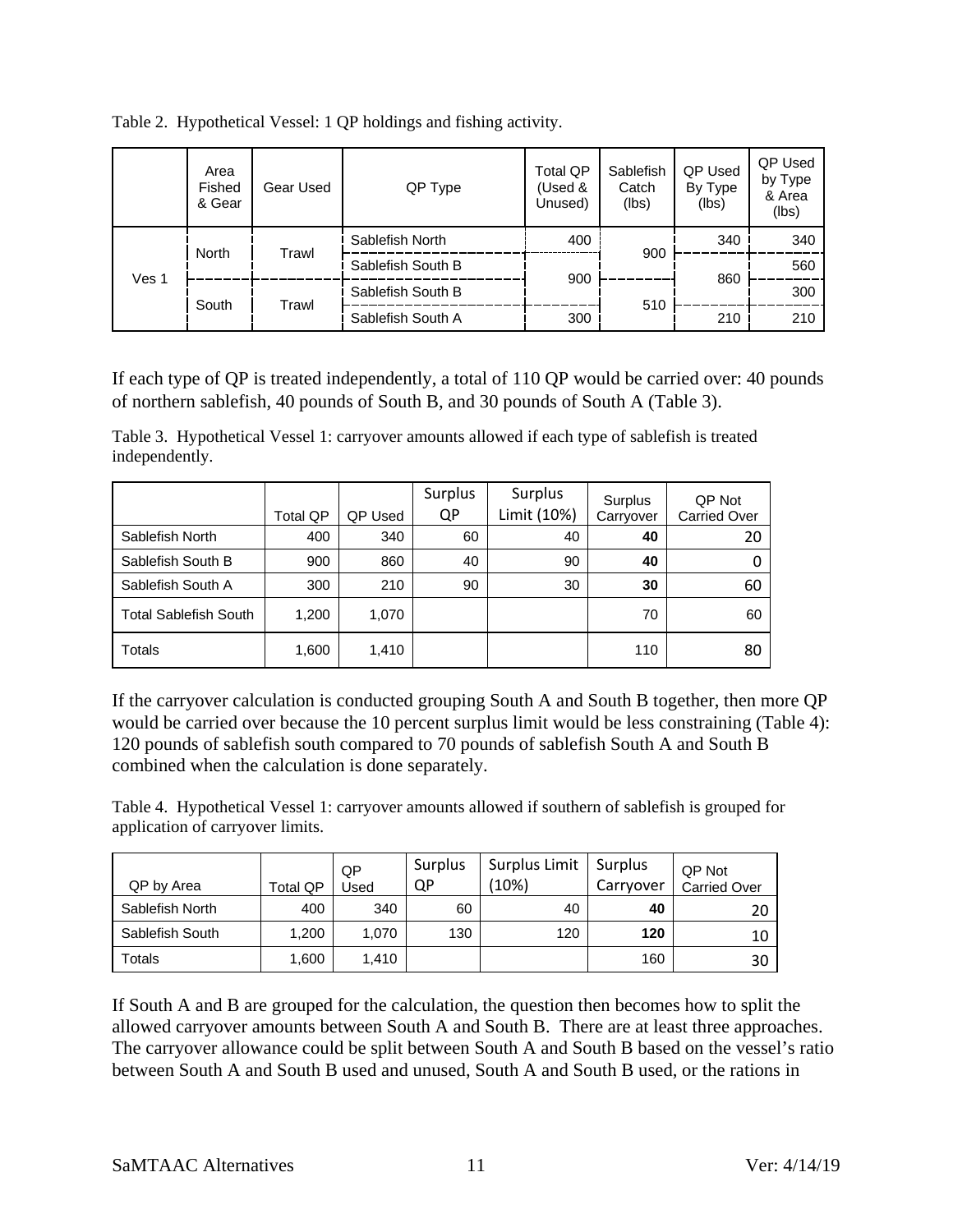which South A and South B will be issued in the year the surplus QP are being carried to. These outcomes are provided in

|                              | Carryover Designations in Proportion to               |     |                                |  |  |  |  |  |
|------------------------------|-------------------------------------------------------|-----|--------------------------------|--|--|--|--|--|
|                              |                                                       |     | South A/South B Ratio for Year |  |  |  |  |  |
| Type of QP                   | to Which QP is Being Carried<br>Used & Unused<br>Used |     |                                |  |  |  |  |  |
| Sablefish North              | 40                                                    | 40  |                                |  |  |  |  |  |
| Sablefish South B            | 90                                                    | 96  | Unknown                        |  |  |  |  |  |
| Sablefish South A            | 30                                                    | 24  |                                |  |  |  |  |  |
| <b>Total Sablefish South</b> | 120                                                   | 120 | 120                            |  |  |  |  |  |
| <b>Total Sablefish</b>       | 160                                                   | 160 | 160                            |  |  |  |  |  |

Table 5. Hypothetical Vessel 1: Distribution of surplus carryover between South A and South B.

**Vessel QP limits:** If South B quota can be used in the north, which vessel accumulation limits be applied and how? The vessel accumulation limits apply to both used QP and the amount of unused QP in the vessel account. Currently, the limits are enforced by computer programs which will not allow QP to be transferred into an account in excess of those limits. The simplest approach would be to not make any changes to the limits or how they are applied. Based on the differences between the trawl allocations of northern and southern sablefish and differences between the northern limit (4.5 percent and southern limit 15.0 percent) the opportunities provided by the northern and southern limits are relatively comparable. For example in 2016 the northern limit would have allowed a vessel to take 238 thousand pounds of sablefish and the southern limit allowed 261 thousand pounds (9 percent more in the south than in the north).

Table 6. Vessel QP limits based on 2016 trawl allocations for sablefish north and south.

| Vessel Limit    | <b>Trawl Allocation</b> | Vessel QP Limit (%) | 2016 QP Limit (Lbs) |
|-----------------|-------------------------|---------------------|---------------------|
| Sablefish North | 2.400                   | 4.5%                | 238,099             |
| Sablefish South | 788                     | 15.0%               | 260,586             |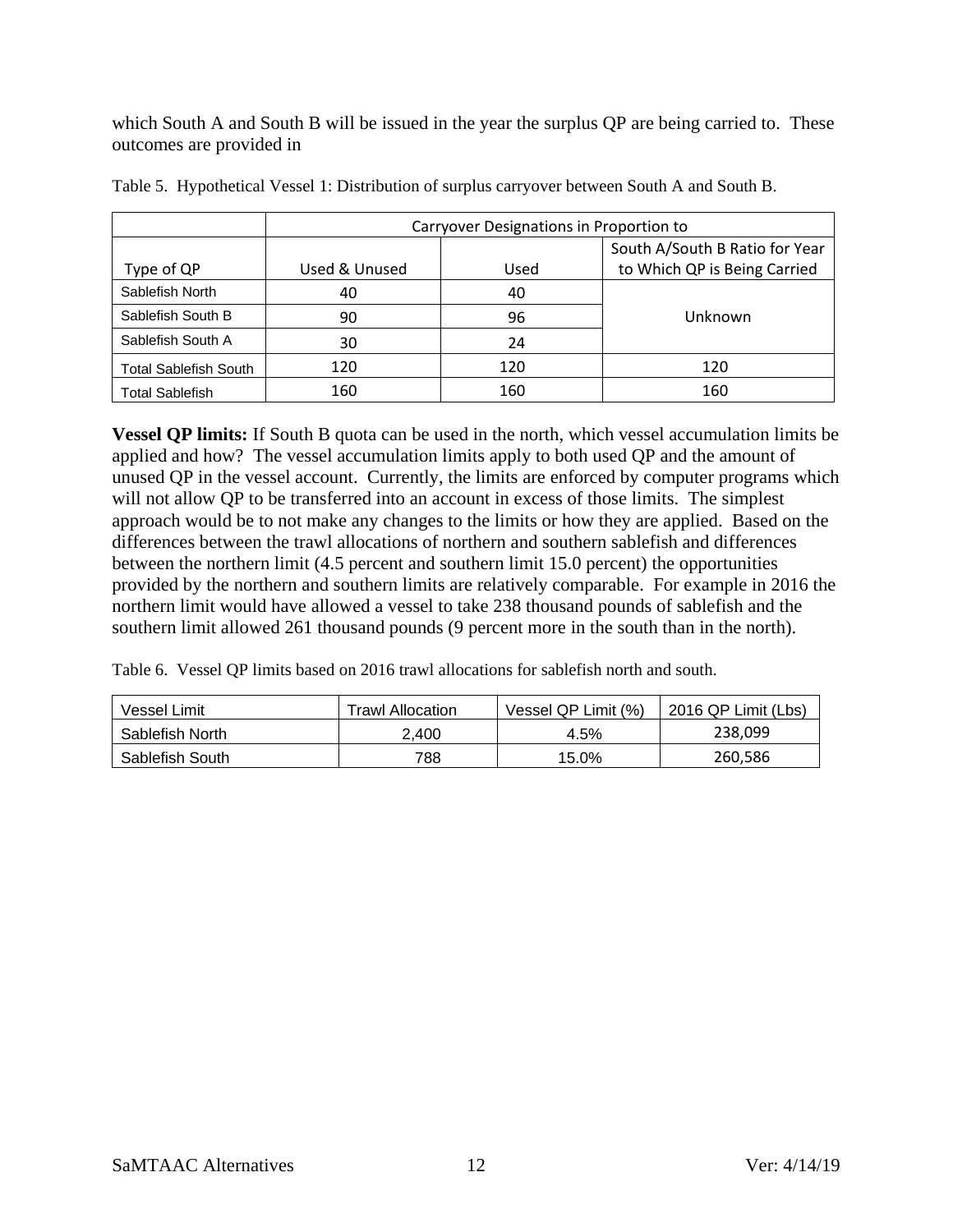However, using this approach vessels fishing between the Oregon/California border and 36º N. lat. would have more opportunity than vessels fishing north or south of that area (would be able to land around twice as much as vessels fishing in other areas). Very few vessels in the north fish up to the vessel accumulation limit (2.7 in the north, on average from 2011-2017).

Table 7. Averaged annual (2011-2017) maximum, median, average vessel account attainment of accumulation limits and number of accounts at the indicated attainment levels.

|                           | <b>Averages of Annual</b><br>2011-2017<br>(Percent of Annual QP Limit) |       |                            | <b>Average Number of</b><br><b>Vessels Achieving</b><br><b>Indicated Percent</b><br><b>Attainment of QP Limit</b> |                  |                            |                                               | Avg of |
|---------------------------|------------------------------------------------------------------------|-------|----------------------------|-------------------------------------------------------------------------------------------------------------------|------------------|----------------------------|-----------------------------------------------|--------|
|                           | <b>Max</b><br><b>Median</b><br>Average                                 |       | <b>Less</b><br>than<br>50% | 50%<br>to<br>75%                                                                                                  | 75%<br>to<br>90% | <b>More</b><br>than<br>90% | <b>Total</b><br><b>Vessels</b><br>Per<br>Year |        |
| Sablefish North of 36° N. | 98.3%                                                                  | 15.9% | 22.9%                      | 81.7                                                                                                              | 8.7              | 1.4                        | 2.7                                           | 94.6   |
| Sablefish South of 36° N. | 66.4%                                                                  | 17.4% | 23.6%                      | 7.6                                                                                                               | 1.0              | 0.1                        | 0.4                                           | 9.1    |

a/ The 90% level is approached only for lingcod north.

Data source: WCR IFQ database from January 8 2018. [VA\_Balances\_2011-2017\_2017\_dec\_07: Summary of Species Results]

Another approach might be to leave the current vessel QP limits in place unchanged but to add a vessel catch limit<sup>[1](#page-12-1)</sup> that would specify that in addition to the vessel QP limits a vessel could not catch more than 4.5 percent of the northern sablefish allocation and more than 15.0 percent of the southern sablefish allocation. Thus the vessel would still be able to hold QP in amounts equal to the northern limit (238 thousand pounds in 2016) and the southern limit (260 thousand pounds in 2016) but would not be able to catch more than 238 thousand pounds in the northern area (regardless of whether it covered that catch with northern QP or South B QP).

<span id="page-12-0"></span>Anticipated Implementation Details (Preliminary)

**Deficit Carryover:** Any deficit carried over from one year to the next would need to be covered by QP valid for the area and gear with which the sablefish was caught. The deficit carryover is usually equal to 10 percent of the fish caught and covered with QP (10 percent of the used QP). A catch deficit would not be specific to a type of sablefish QP until it is covered by that QP. For example, deficit catch north of 36º N. lat. could be covered with sablefish north or South B QP. On that basis, the simplest approach for determining the maximum deficit that a vessel could carryover would be to multiply the total sablefish covered with QP in the management area (either north or south of 36º N. lat.) by 10 percent (whether the QP used to cover the catch were northern QP or South B QP). That deficit would then have to be covered with the appropriate QP. For example, if a north of 36º N. lat. sablefish deficit was incurred while using fixed gear, the vessel could only use northern sablefish QP to cover the deficit (not South B QP, which is restricted to use with trawl gear). If the deficit were incurred with trawl gear then either northern sablefish or South B QP could be used. Because a vessel cannot carry more than one gear type at a time (other than carrying multiple types of trawl gear) and must stop fishing once it

<span id="page-12-1"></span><sup>&</sup>lt;sup>1</sup> With the new survival discard credits this would actually be a mortality limit, rather than a catch limit.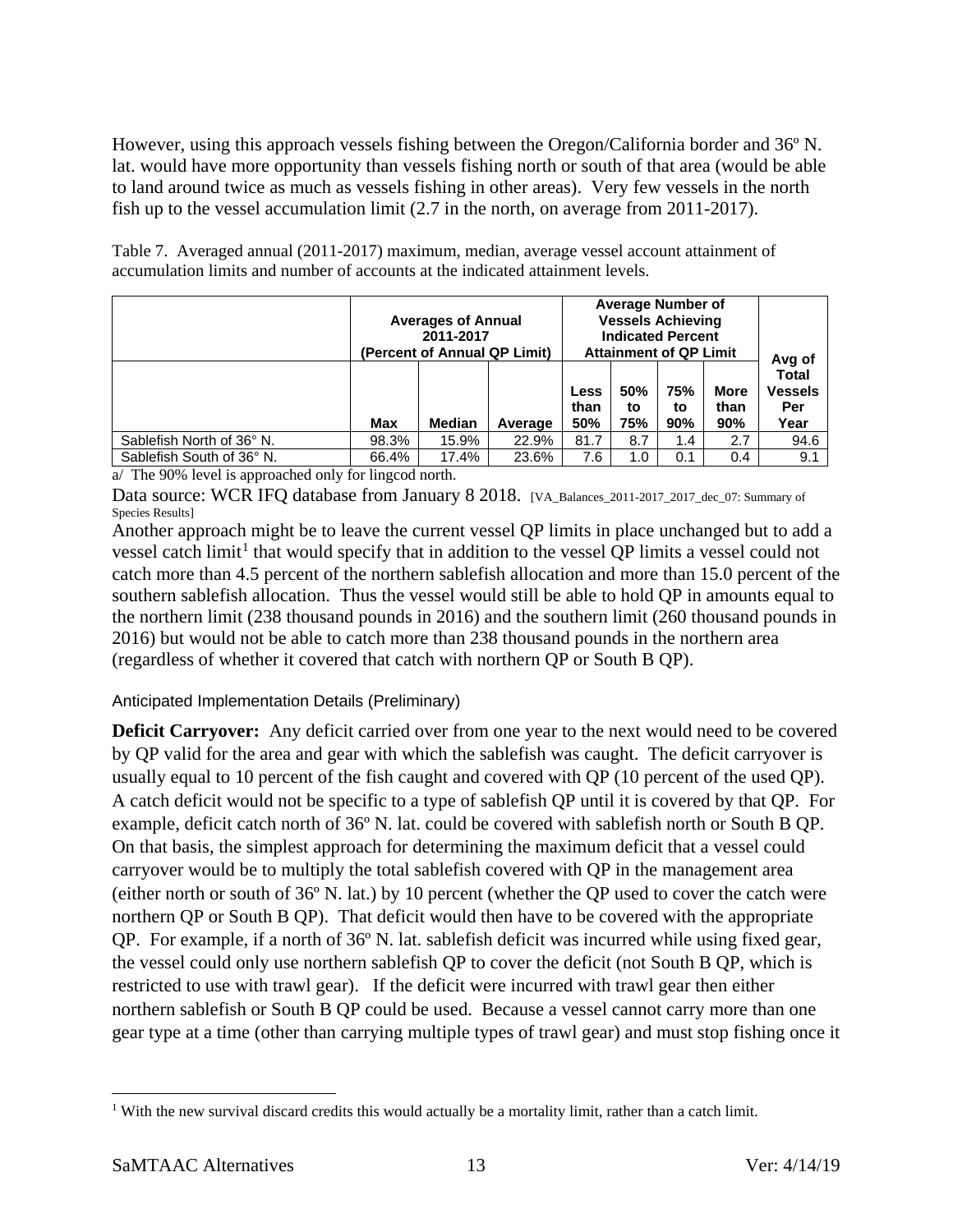has incurred a deficit, any deficit that is carried over will be for only one gear type, simplifying the calculation.

A hypothetical example is provided in [Table 8.](#page-13-0) The scenario illustrated is one in which a vessel

- fished with fixed gear in the north, catching and covering 400 pounds of sablefish;
- fished with fixed gear in the south, catching and covering 600 pounds (300 pounds with South A and 300 pounds with South B); and
- then made a final trip in the north using trawl gear to catch 700 pounds of sablefish (for a total of 1,100 pounds in the north) covering that sablefish with 100 pounds of northern sablefish QP and 500 pounds of South B QP.

Using the approach described, the sablefish by catch area column is used to determine the deficit carryover limit, and the gear type that generated the deficit would determine the type of QP that could be used to cover the deficit in the following year (in this case either sablefish north or South B).

|                  |                             |                                               |                   |                                    |                        | Sablefish Catch | QP Used                                |                        |                           |                                     |                                      |  |
|------------------|-----------------------------|-----------------------------------------------|-------------------|------------------------------------|------------------------|-----------------|----------------------------------------|------------------------|---------------------------|-------------------------------------|--------------------------------------|--|
|                  | Area<br>Fished<br>&<br>Gear | Gear<br>Used                                  | QP Type           | Vessel's<br>Total<br>QP by<br>Type | By Area<br>and<br>Gear | By Area         | by Type<br>& Area<br>and Gear<br>(lbs) | QP<br>Deficit<br>(lbs) | Deficit<br>Limit<br>(10%) | Deficit<br>Carried<br>Over<br>(lbs) | Type of<br>QP to<br>Cover<br>Deficit |  |
| Ves <sub>2</sub> | <b>North</b>                | Fixed<br>Gear                                 | Sablefish North   | 500                                | 400                    |                 | 400                                    | $\mathbf 0$            |                           |                                     |                                      |  |
|                  |                             | Sablefish North<br>Trawl<br>Sablefish South B |                   |                                    |                        | 1.100           | 100                                    | $-110$                 |                           | $-100$                              | Sablefish<br>North or                |  |
|                  |                             |                                               | 800               | 700                                |                        | 500             | $-100$                                 |                        |                           | Sablefish<br>South B                |                                      |  |
|                  |                             | Fixed                                         | Sablefish South B |                                    |                        | 600             | 300                                    | 0                      | $-60$                     |                                     |                                      |  |
|                  | South                       |                                               | Gear              | Sablefish South A                  | 300                    | 600             |                                        | 300                    |                           |                                     | 0                                    |  |
|                  | Totals                      |                                               |                   | 1,600                              | 1,700                  | 1,700           | 1,600                                  |                        |                           |                                     |                                      |  |

<span id="page-13-0"></span>Table 8. Hypothetical Vessel 2: Deficit carryover determinations.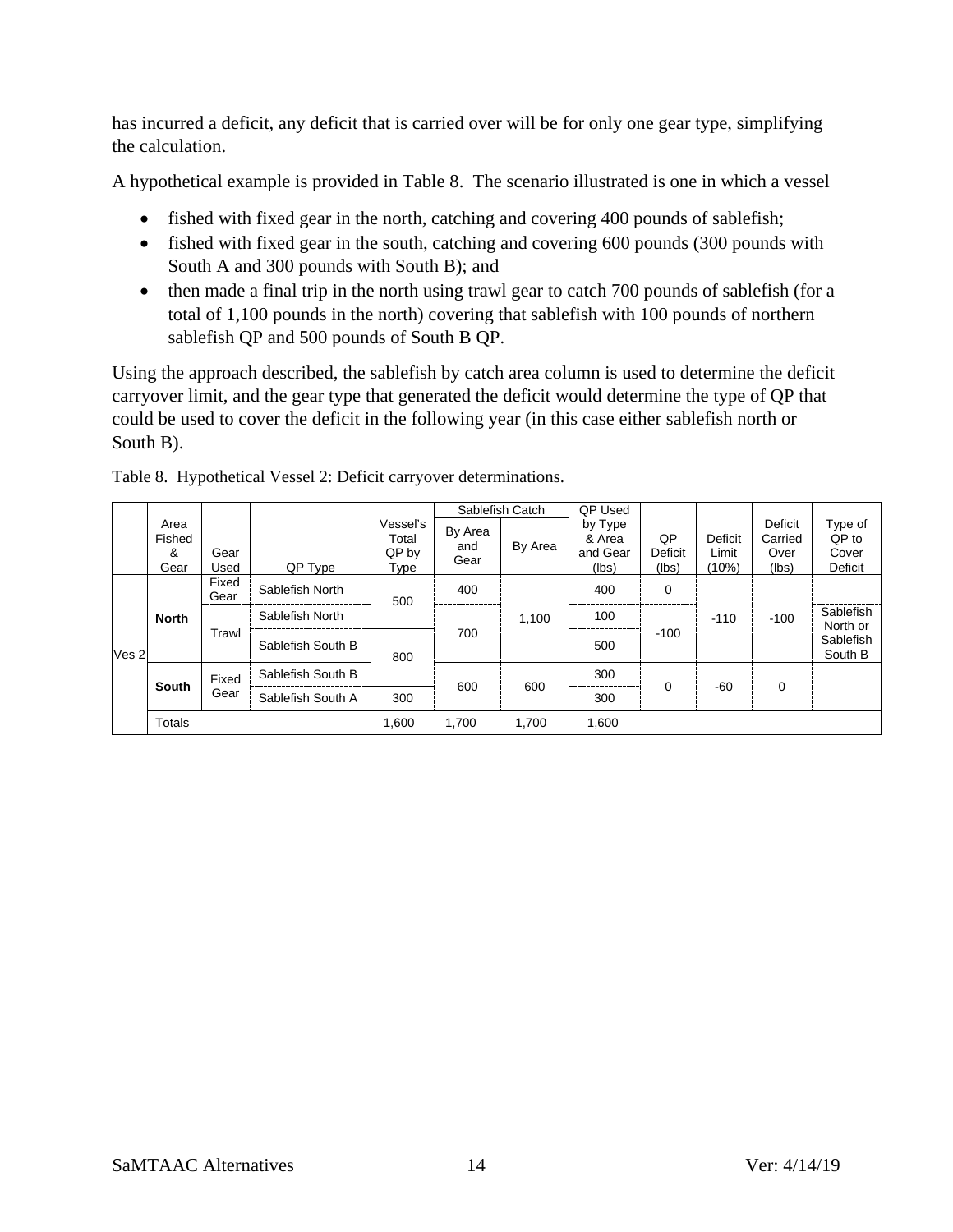## <span id="page-14-0"></span>**Limiting Gear Switching By Placing Gear Designations on Quota Pounds (Northern Sablefish)**

## <span id="page-14-1"></span>**Action Alternative 3: Gear Specific QP and LE Permit Owner Opt-out Options**

**Overview:** All sablefish QP would be issued with one of two gear designations: any-gear or trawl-only. Each year, each sablefish QS owner would receive sablefish QP with the same mix of gear designations as every other sablefish QS owner (e.g., 80 percent any-gear, 20 percent trawl-only), except that under some options there is an opportunity for certain entities to receive all their sablefish QP as any-gear (an "opt-out" opportunity).

#### <span id="page-14-2"></span>Full Description

- 1. At the start of the year, QS accounts will receive a specified percentage of their sablefish QP as trawl-only (e.g., TWSF) and the remainder as any-gear (e.g., AGSF) (The Council will determine the percent of each as part of its final recommendation.) As the QP are transferred and used these designations will be tracked.
- 2. On an "any-gear conversion date," all the remaining unused sablefish QP (TWSF and AGSF) will become any-gear QP (AGSF). The any-gear conversion date will be **Date Option a:** September 1 **Date Option b:** Earlier (August 1) **Date Option c:** Later (October 1)
- 3. Opt-out Provision

Under an "opt-out" provision, any QS account owner who opts out will receive 100% of the QP issued to their account as "any gear."

**Opt-out Option a:** No opt-out opportunity.

- **Opt-out Option b:** At the time of implementation, all QS account owners have a one-time opportunity to opt-out. Any new quota account owners will not have an opportunity to opt-out and will receive gear specific QP in the proportions specified in paragraph one of this alternative.
- **Opt-out Option c:** At the time of implementation, a one-time opt-out option will be provided for qualified QS owners that own a vessel that primarily used fixed gear in the trawl IFQ fishery. Any new quota account owners will not have an opportunity to opt-out and will receive gear specific QP in the proportions specified in paragraph one of this alternative.

## **Qualification criteria suboptions for Opt-out Option c:**

To qualify for an opt-out opportunity a QS account owner's vessel must have used fixed gear to catch

## **Qualification Poundage Suboption 1:** XX% of its sablefish pounds landed

**Qualification Poundage Suboption 2:**100% of its sablefish pounds landed

## **Qualification period suboptions for Opt-out Option c:**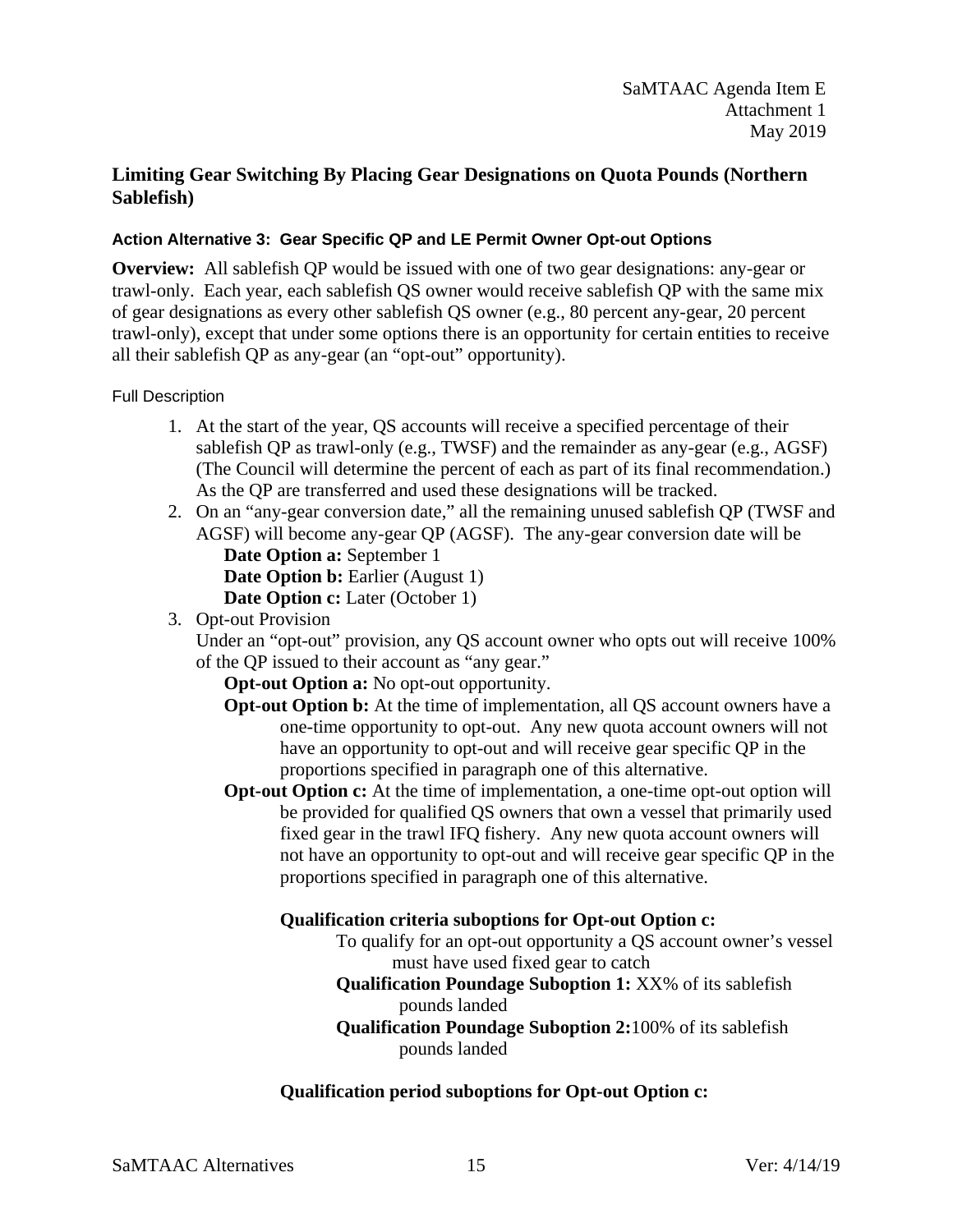**Qualification Period Suboption 1:** The time period for determining the qualifying poundage is January 1, 2011 through September 15, 2017 (the control date).

4. Gear Designation Sunset Provision

**Sunset Option a:** No Sunset

- **Sunset Option b:** These provisions end 10 years after implemented in regulation, unless the Council takes action to extend or modify the program. If the program sunsets, gear designations would be removed from all sablefish QP, the equivalent of issuing all QP any-gear, i.e. a return to status quo with respect to the related regulations.
	- **Review Period Suboption:** There will be a review period prior to sunset date.

<span id="page-15-0"></span>Discussion of Modified Language

The original Opt-out Option C did not specify the link that had to exist between the QS account and the vessel that would meet the qualification criteria:

Opt-out Option C: Opt-out option for qualified fixed gear participants. All permits that had primarily used fixed gear have a one-time opt-out designation.

Some linkage is needed between the QS account (to which the opt-out provision applies) and the vessel doing the fishing. In the modified language, it has been suggested that an ownership link be required. Another approach would be to require a "first transfer" link, i.e. that the first vessel account to which QP are transferred be considered linked to the QS account. There may be other approaches that could be explored.

In the qualification poundage suboptions for the original alternative, the species that had to be landed with fixed gear was not mentioned. A sablefish qualifier has been added, since sablefish is the primary species of concern, and since owners of vessels that gear switch sometimes use all of their sablefish QP but transfer QP for other species to trawl vessels.

Other minor modifications were made to the language to simplify where possible and create terminology that would be easy to reference (e.g. the "any-gear conversion date").

<span id="page-15-1"></span>The SaMTAAC should review these changes and modify as needed.

#### Questions to Address

The following is a list of decision points covered in this section.

- Opt-out Status Transfers
	- o Once established, does opt-out status stay with the account or go with owner?
	- o If opt-out status goes with the owner, which owners (individuals or collective ownership)?
	- o Should the general rule include exceptions for some circumstances?
- Qualifying for the opt-out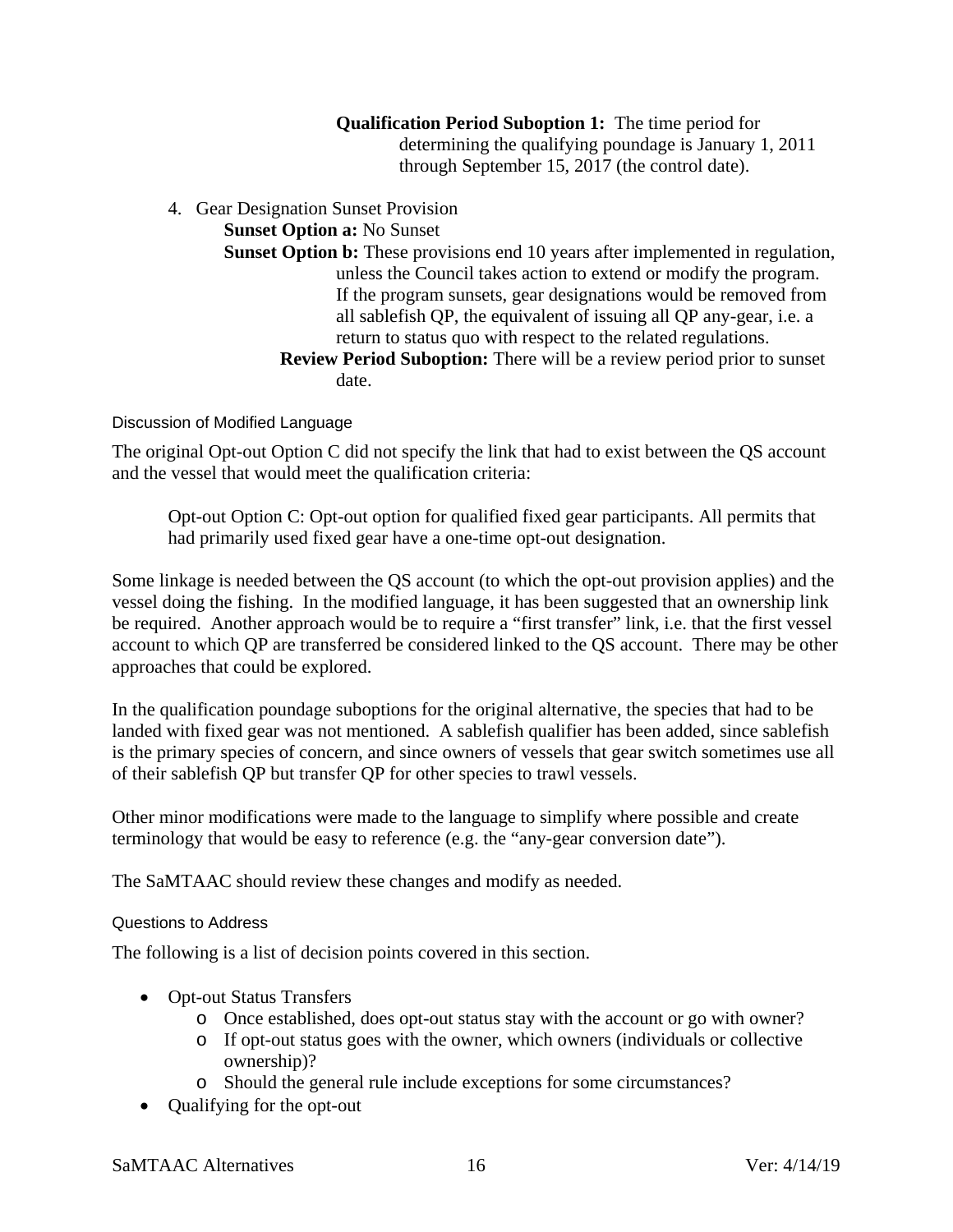- o If the opt-out opportunity is provided to all QS account owners, does that include QS accounts that do not have sablefish QS at the time the opt-out opportunity is offered?
- o Where qualification is required, how should vessel history and QS ownership be linked for complex situations?
- o Should there be a second Qualification Period Suboption? (If not, the current suboption should be incorporated as part of Opt-out Option C)?
- Deficit Allowances, Deficit Carryover Limits, and Coverage Requirement
	- o Should deficit allowances and limits be calculated for each sablefish QP gear-type designation separately or for all sablefish QP combined?
	- o After then end of the year, should fixed gear vessels be allowed to cover their deficits with trawl-only QP or be required continue to cover their catch with anygear QP?
- Surplus Carryover Limits (10 percent) and Gear Designations for Carryover QP
	- o Should surplus carryover limits be calculated for each sablefish QP gear-type designation separately or for all sablefish QP combined?
	- o After the end of the year, should QP revert to their original trawl-only and anygear designations or be carried over as any-gear QP?

<span id="page-16-1"></span>**Opt-out Status Transfers:** Does the opt-out status stay with the QS account (ending when the QS account is terminated) or does it go with the QS account owner (such that the owner may establish a new account and maintain the opt-out status with that new account)? If it goes with the QS owner, does each person who participates in that ownership have their own opt-out status that they can use if they open a new QS account, or does the status accrue to the group of owners as a whole?<sup>[2](#page-16-0)</sup> Should the opt-out declaration transfer to a new account for some circumstances in which a new QS account is generated?

New QS accounts are generated when an owner changes its business name (as an example), as well as for new entrants. If ownership changes but the business name does not change then a new QS account is not necessarily generated by the ownership change. For example, when a corporation is sold but the corporate name kept, a new QS account might not be generated. Conversely, if a QS account is held by a two individuals (e.g. a husband and wife partnership) and one of the partners leaves the ownership, generating a new ownership name, then generally a new QS account is created.

**Opt-out Option b (All QS Account Owners Have a One Time Opportunity Opt-Out):** Does this include QS accounts that do not currently have sablefish QS?

**Opt-out Option c (Qualification for Opt-out Based on History of Vessel(s) Owned):** The modified language proposed that the QS account/vessel account link be based on vessel ownership. Other possibilities might be available, such as a linkage established based on the first vessel to which a QS account transfers its QP.

<span id="page-16-0"></span> <sup>2</sup> In the case of the latter, a provision might be modelled based on the owner-on-board grandfather provision for the fixed gear fishery tier/stacking system: an ownership group may lose owners without losing their grandfather status but if they add an owner they lose their grandfather status.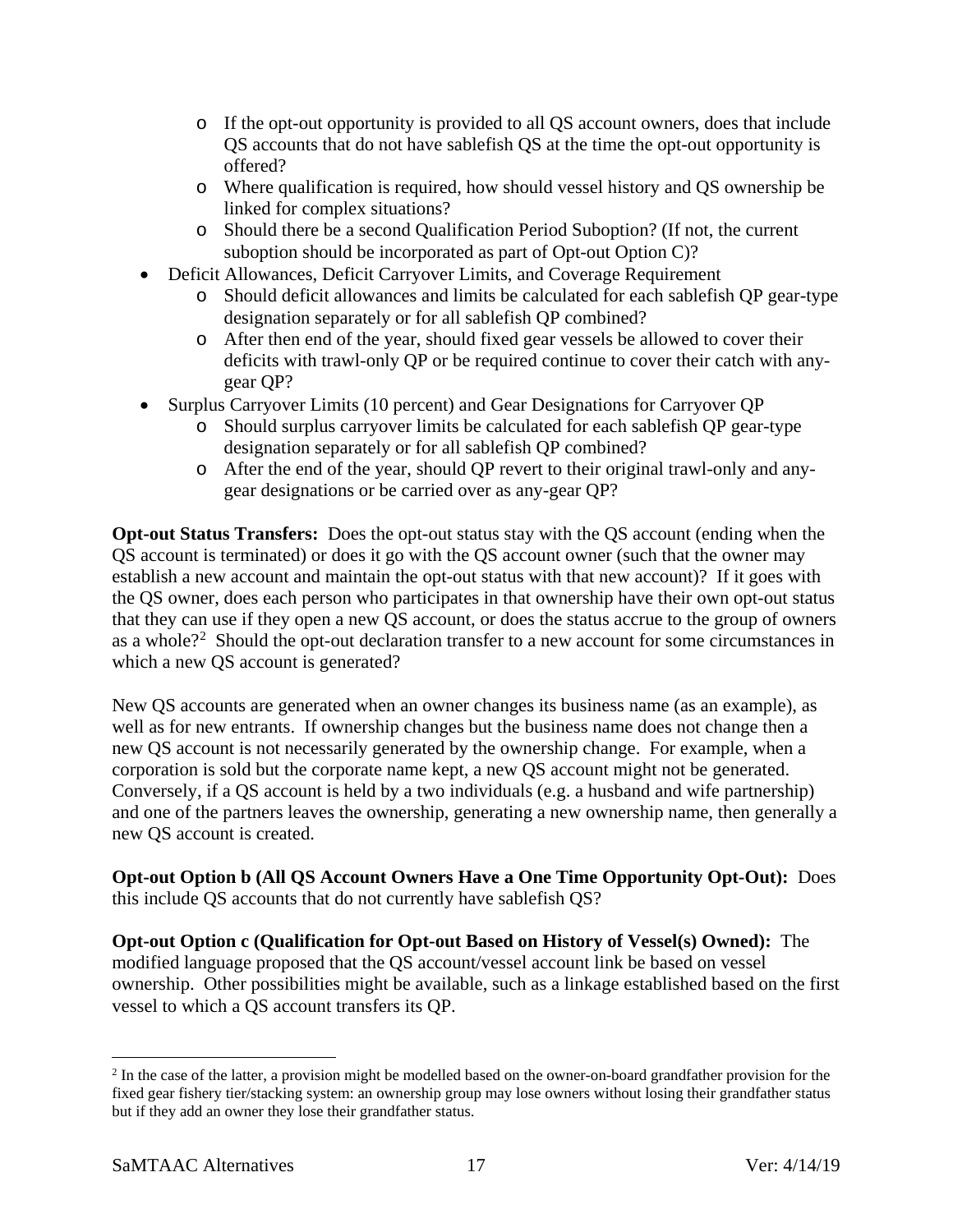If an ownership based approach is taken, what are the standards for the link (e.g. does the ownership have to be 100% identical, greater than 50% identical, at least one person in common)? If 50% or less can a single vessel qualify multiple QS accounts (e.g. partners in a vessel that maintain their own separate QS accounts)? How does the opt-out provision apply for QS owners that don't have a vessel (e.g. community quota funds)?

If an entity participates in the ownership of multiple vessels and QS accounts and only one vessel has gear switched, would all QS accounts owned by the entity qualify for the opt-out (Example A, [Figure 3\)](#page-17-0)? For partnerships that owns a QS account and in which each partner also owns a vessel and their own QS account, if one of the partner's vessels fished with fixed gear which QS accounts would qualify for the opt-out provision (Example B, [Figure 3\)](#page-17-0)? In the previous example, what if one of the partners does not own a vessel (Example C, [Figure 3\)](#page-17-0)?



<span id="page-17-0"></span>Figure 3. Examples of ownership structures to consider in developing policy for linking vessel fixed gear history QS accounts.

**Opt-out Option c (Qualification Period):** Under Opt-out Option c there is a qualification period that is characterized as a suboption but there are no other options. Should a suboption be added or should the qualification period be considered part of Opt-out Option c, rather than a suboption?

**Deficits—Inseason and Carry-Over:** There are two issues to address, the first is how the inseason deficit allowance and deficit carry-over amount will be calculated and the second is the QP gear designation required after the end of the year to cover deficits incurred with a particular gear.

There are three periods of time to consider: deficits occurring prior to the any-gear conversion date (first day of August, September or October, to be determined), deficits occurring after the any-gear conversion date and prior to the start of the following year (when only any-gear QP is available), and deficits carried over into the following year (see [Table 9,](#page-20-0) first column). While there are three periods to consider, the alternative approaches for each appear to be similar.

Two approaches have been identified for calculating the deficit allowance: (1) calculate based on the gear used (distinct approach), (2) calculate based on total sablefish catch (combined approach; see [Table 9,](#page-20-0) second column). The distinct approach will result in separate calculations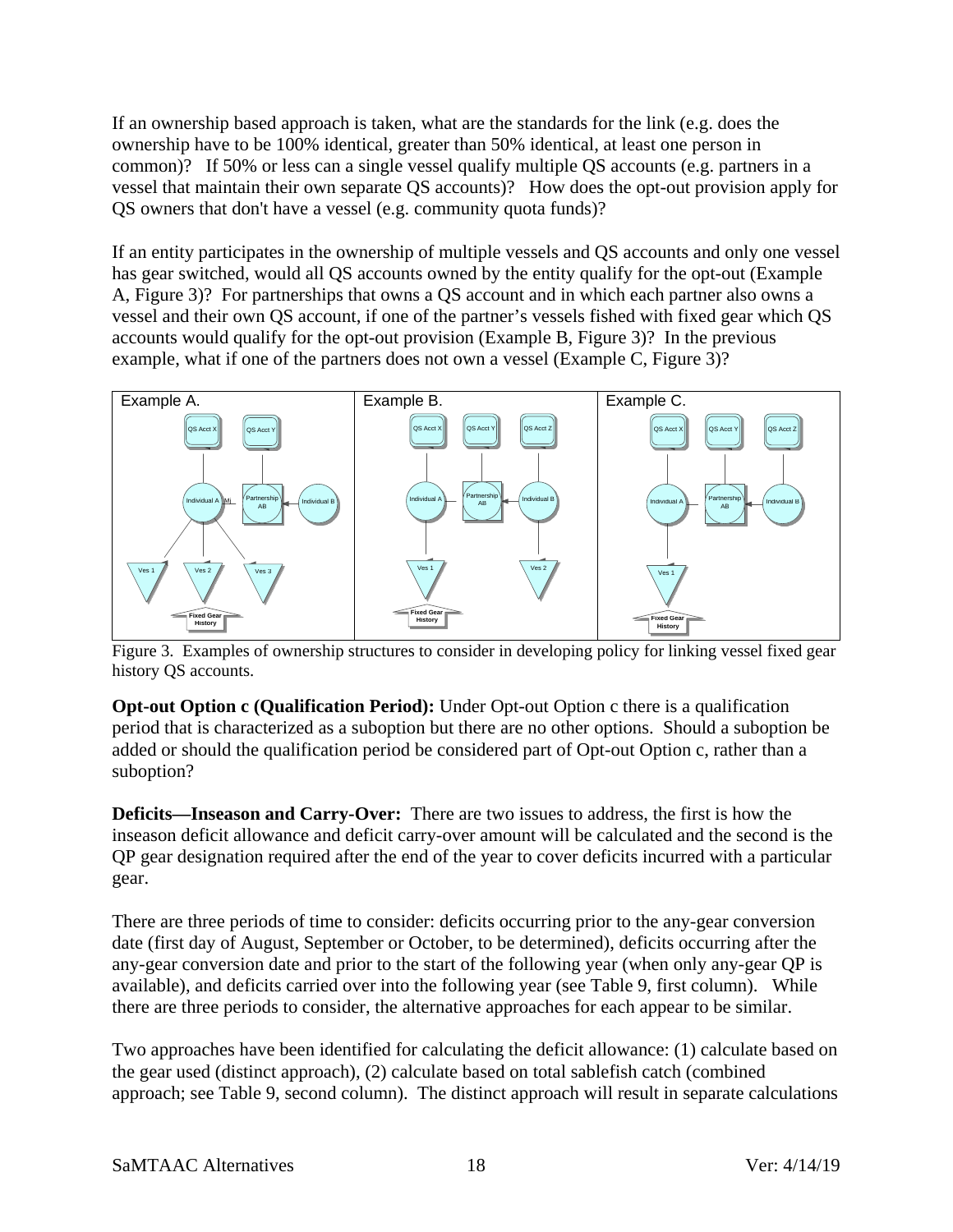for each gear used, as shown for Vessel 2 in [Table 10.](#page-22-0) For this approach, if a vessel has both trawl and fixed gear landings but has a deficit with only one of those gears, $3$  then the amount of deficit the vessel will be allowed to carry could be lower than for a vessel that had the same total amount of landings and QP but used only one gear (see the "Deficit Allowance/Carryover" column for all three vessels of [Table 10\)](#page-22-0). For the combined approach, vessels with the same total catch and QP would have the same carryover amount regardless of how the catch was distributed among gears [\(Table 11\)](#page-22-1). Note that the gear-type of the QP used to cover catch does not have a bearing on these deficit calculations because the deficit is the amount that remains uncovered and so is not yet associated with QP that has a gear designation.

The QP used to cover the deficit would be that available in the period of the deficit or in the following period(s). During the initial period (prior to the any-gear conversion date), a vessel could use trawl-only or any-gear QP; after the any-gear conversion date, the deficit would be covered with any-gear QP; and after the end of the year, either vessels could be required to cover the deficit with QP that has the gear-type designation appropriate for the gear used or they could be allowed to use QP with either gear type designation (relevant for fixed gear deficits). The latter approach might be consistent with the any-gear status that all QP would have after the anygear conversion date. However, after the start of the new year there would also be trawl-only QP available (issued for the new year).

**Carry Over of Surpluses:** As with deficit carry-over, a decision is needed on determination of the individual vessel QP account carryover limits. Additionally, a decision is needed on whether any-gear QP will carry over as any-gear QP or with its original gear designation.

When carryover is issued, vessels are generally allowed to carry-over unused QP in an amount equal to 10 percent of their combined used and unused QP. As with the deficit carryover, the question is whether to calculate carry-over for each QP gear designation, i.e., the original trawlonly and any-gear designations, or for both together (bottom of [Table 9\)](#page-20-0). As with the deficit carryover, calculation of separate carry-over limits (the "distinct" approach) can result in lower amounts of carryover than calculation of a combined carryover QP limit (compare the surplus carryover columns of [Table 12](#page-22-2) and [Table 13\)](#page-22-3).

The distinct approach would require QP to continue to carry their gear designations, even after the any gear conversion date. The following section on implementation details describes how the original gear designations on QP could be maintained by changing the accounting rules instead, such that trawl-only QP could be used with any gear after the any-gear conversion date. Under the combined approach, either only any-gear QP would be carried over or the QP geartype designations could be maintained and the combined carryover limit applied in proportion to the types of unused sablefish QP the vessel maintains. For example, for the combined approach calculation, if a vessel is able to carryover 1,000 QP and has 1,500 QP of surplus trawl-only QP and 500 pounds of surplus any-gear QP, then it would carryover over 750 QP of trawl only QP and 250 pounds of any-gear QP.

<span id="page-18-0"></span> <sup>3</sup> It will necessarily be the case that a vessel can only incur a deficit with one gear type (trawl or fixed gear) because only one of these gear types can be used on a trip and after a deficit is incurred the vessel cannot participate in the IFQ fishery until after the deficit has cleared.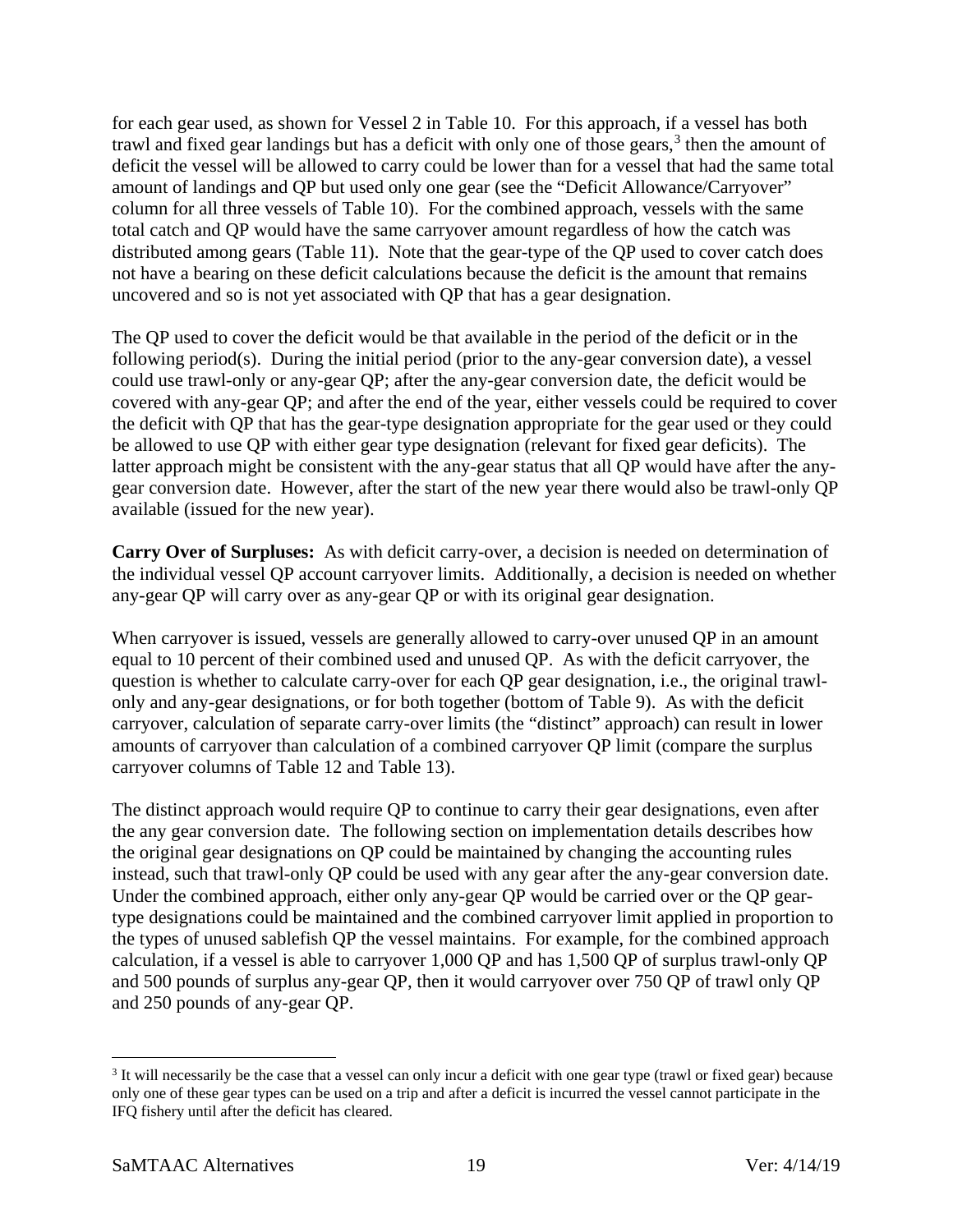To cover deficits after the end of the year vessels can use QP for the following year, which will carry one of the two gear type designations, or QP that others have carried over from the previous year. Depending on how the any-gear period is implemented and surplus carryover treated, QP from the previous year will be either be all any-gear QP or QP with one of the two gear designations.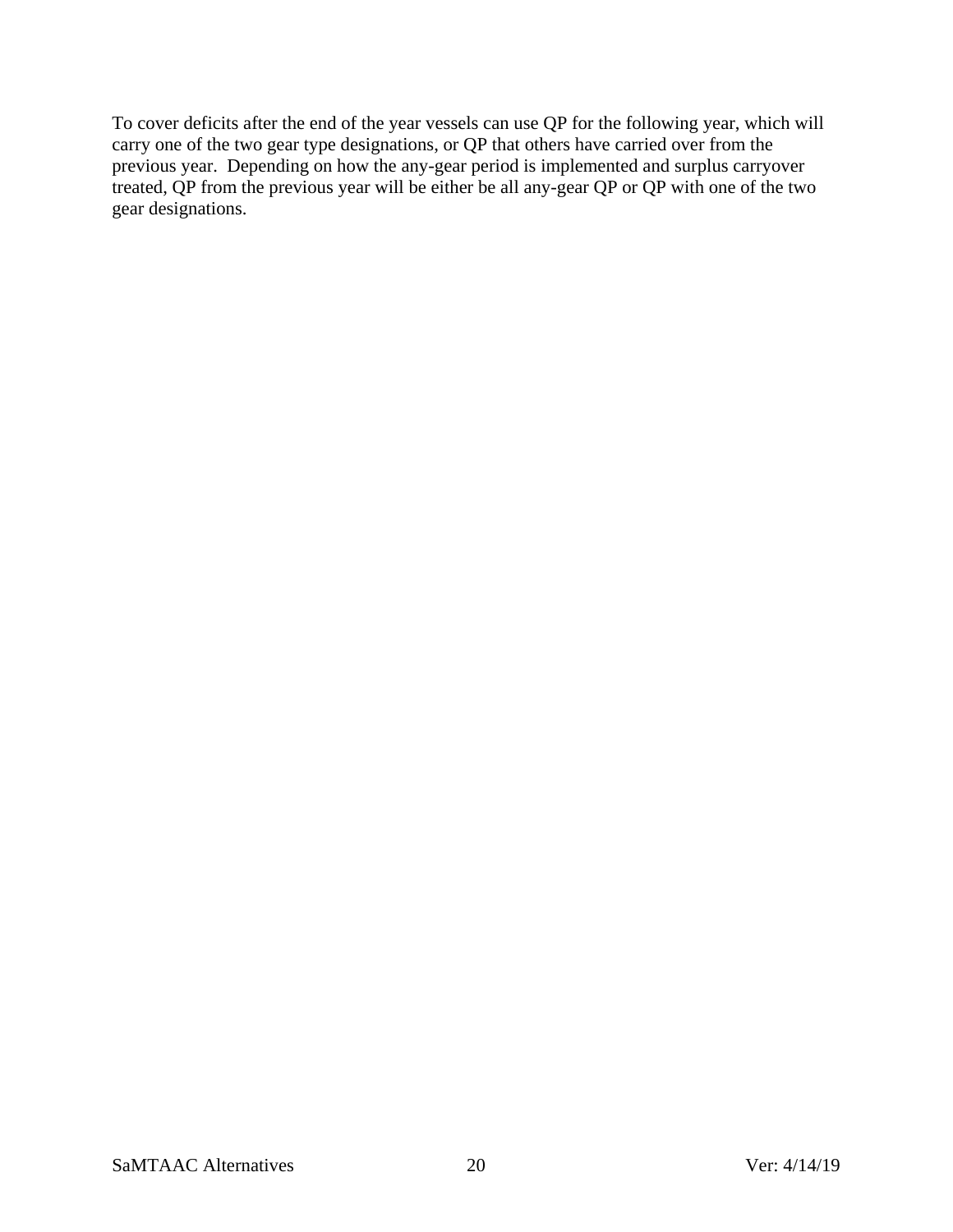## Attachment 1 May 2019

Table 9. Approaches for calculating deficit/carryover limits under Alternative 3.

<span id="page-20-0"></span>

| Period and Type of                                                                                      | Calculation of Inseason/Carryover                                                                                                                                                  | Gear-type QP Used to Cover Deficit (any-<br>gear and/or trawl-only) and Gear-type for                                                                                                                     |                                                                                                                                                                                                                |
|---------------------------------------------------------------------------------------------------------|------------------------------------------------------------------------------------------------------------------------------------------------------------------------------------|-----------------------------------------------------------------------------------------------------------------------------------------------------------------------------------------------------------|----------------------------------------------------------------------------------------------------------------------------------------------------------------------------------------------------------------|
| Deficit/Surplus                                                                                         | Deficit Limit <sup>a/</sup> Or Surplus Carryover Limit                                                                                                                             | <b>Surplus Carryover</b>                                                                                                                                                                                  | Some Implications                                                                                                                                                                                              |
| <b>Inseason Deficit Prior to</b><br><b>Any-Gear Conversion Date</b><br>(deficits in excess of 10% are a | <b>Distinct:</b> Deficit allowance calculated for<br>each gear type as 10% of sablefish<br>caught <sup>b/</sup> and covered with QP, by the gear<br>type ("fixed gear" or "trawl") | Trawl: Either Any-Gear or Trawl-Only<br>Fixed Gear: Any-Gear                                                                                                                                              | Possibility of smaller deficit<br>allowance for vessels that use<br>both gears compared to the deficit<br>allowance for vessels with the<br>same total QP and catch but using<br>only one gear (see Table 10). |
| violation)                                                                                              | <b>Combined: Deficit allowance calculated</b><br>as 10% of sablefish caught and covered<br>with QP (regardless of gear with which the<br>fish was caught)                          |                                                                                                                                                                                                           | All vessels with the same total QP<br>and catch would have the same<br>deficit allowance, regardless of<br>the gears used (see Table 11).                                                                      |
| <b>Inseason Deficit After</b><br><b>Any-Gear Conversion Date</b>                                        | Distinct: Same as for "Prior to Any-Gear<br><b>Conversion Date"</b>                                                                                                                | Trawl: Any-Gear (including for deficits<br>occurring before the any-gear conversion                                                                                                                       | Same as for "Prior to Any-Gear                                                                                                                                                                                 |
| (deficits in excess of 10% are a<br>violation)                                                          | <b>Combined:</b> Same as for "Prior to Any-<br>Gear Conversion Date"                                                                                                               | date)<br>Fixed Gear: Any-Gear                                                                                                                                                                             | Conversion Date" and distinct<br>calculations.                                                                                                                                                                 |
|                                                                                                         | Distinct: Carryover calculation same as<br>allowance for "Prior to Any-Gear<br>Conversion Date"                                                                                    | Trawl: Either Any-Gear or Trawl-Only or<br>Trawl-Only Issued for Following Year                                                                                                                           |                                                                                                                                                                                                                |
|                                                                                                         |                                                                                                                                                                                    | Fixed Gear: Any-Gear                                                                                                                                                                                      | Same as for "Prior to Any-Gear"<br><b>Conversion Date"</b>                                                                                                                                                     |
| <b>End-of-Year Deficit</b>                                                                              | <b>Combined:</b> Carryover calculation same<br>as allowance for "Prior to Any-Gear                                                                                                 | Consider whether QP will revert to original<br>designations after the end of the year.<br>Consider whether fixed gear catch during                                                                        | The distinct approach would rely<br>on gear type used during the any-<br>gear period even though all QP                                                                                                        |
|                                                                                                         | <b>Conversion Date"</b>                                                                                                                                                            | the any-gear period would have to be<br>covered with any-gear QP or whether trawl-<br>only QP might also be used (this would not<br>be consistent with reverting the QP to their<br>original designations | during that period was any-gear<br>QP.                                                                                                                                                                         |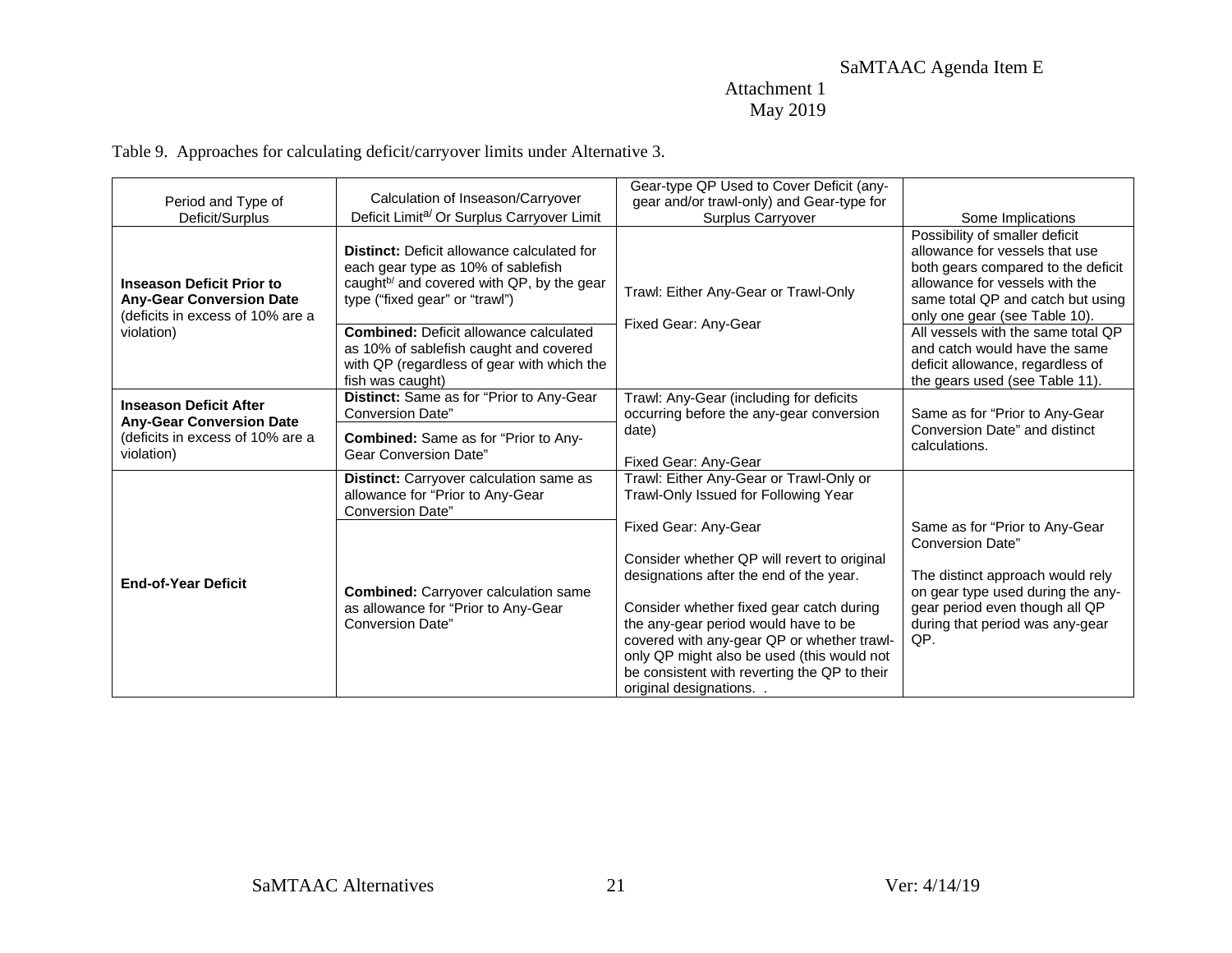|                                                                            |                                                                                                           | Gear-type QP Used to Cover Deficit (any-                                                                                                                                                |                                                                                                                                                                                                                                                                                                                                                                                                                                                                                                                              |
|----------------------------------------------------------------------------|-----------------------------------------------------------------------------------------------------------|-----------------------------------------------------------------------------------------------------------------------------------------------------------------------------------------|------------------------------------------------------------------------------------------------------------------------------------------------------------------------------------------------------------------------------------------------------------------------------------------------------------------------------------------------------------------------------------------------------------------------------------------------------------------------------------------------------------------------------|
| Period and Type of                                                         | Calculation of Inseason/Carryover                                                                         | gear and/or trawl-only) and Gear-type for                                                                                                                                               |                                                                                                                                                                                                                                                                                                                                                                                                                                                                                                                              |
| Deficit/Surplus                                                            | Deficit Limit <sup>a/</sup> Or Surplus Carryover Limit                                                    | Surplus Carryover                                                                                                                                                                       | Some Implications                                                                                                                                                                                                                                                                                                                                                                                                                                                                                                            |
|                                                                            | Distinct: 10% of the trawl-only QP and<br>10% any-gear QP                                                 | All QP carries over with its original<br>designations trawl-only or any-gear (though<br>it would be possible to use the distinct<br>approach but carry the QP over as any-<br>gear QP). | Potentially smaller surplus<br>allowance for vessels that use<br>both trawl-only and any-gear<br>quota compared to the surplus<br>allowance for vessels that only<br>use one quota type with the same<br>total QP and catch (see Table 12).<br>If gear designations are carried<br>over, vessels may want to<br>continue to designate which QP<br>gear-type they are using to cover<br>their catch after the any-gear<br>conversion.                                                                                         |
| <b>End-of-Year Surplus</b><br>(Calculation includes used and<br>unused QP) | <b>Combined:</b> 10% of the total used and<br>unused for trawl-only QP and any-gear<br><b>QP</b> combined | All QP carries over as any-gear (though it<br>would be possible for the QP to carryover<br>with its original gear designations <sup>c/</sup> )                                          | All vessels with the same total QP<br>and catch would have the same<br>deficit allowance, regardless of<br>type of quota held and gear used<br>(see Table 13).<br>If all QP carries over as any-gear,<br>after the any-gear conversion date<br>there would be no need to track<br>the original gear-type designations<br>on the QP.<br>If gear designations are carried<br>over, vessels may want to<br>continue to designate which QP<br>gear-type they are using to cover<br>their catch after the any-gear<br>conversion. |

a/ No options are provided for calculating a deficit based on gear-type QP because for vessels using trawl gear catch is not specific to a gear-type QP (i.e. either type can be used to cover the catch).<br>b/ While the refere

b/ While the reference here is to sablefish caught, with the new provision providing sablefish survival credits the actual calculation would be based on sablefish mortality.<br>
If a vessel holds QP in excess of the 10 percen

If a vessel holds QP in excess of the 10 percent surplus carryover limit (such that some QP must be forfeited) and has both gear-type QPs, then both types would be reduced by the amount required to reduce total holdings to the 10% limit. For example, if an individual has QP equal to a 15% carryover, then a 1/3 reduction of the holdings of surplus QP for each gear type will be required.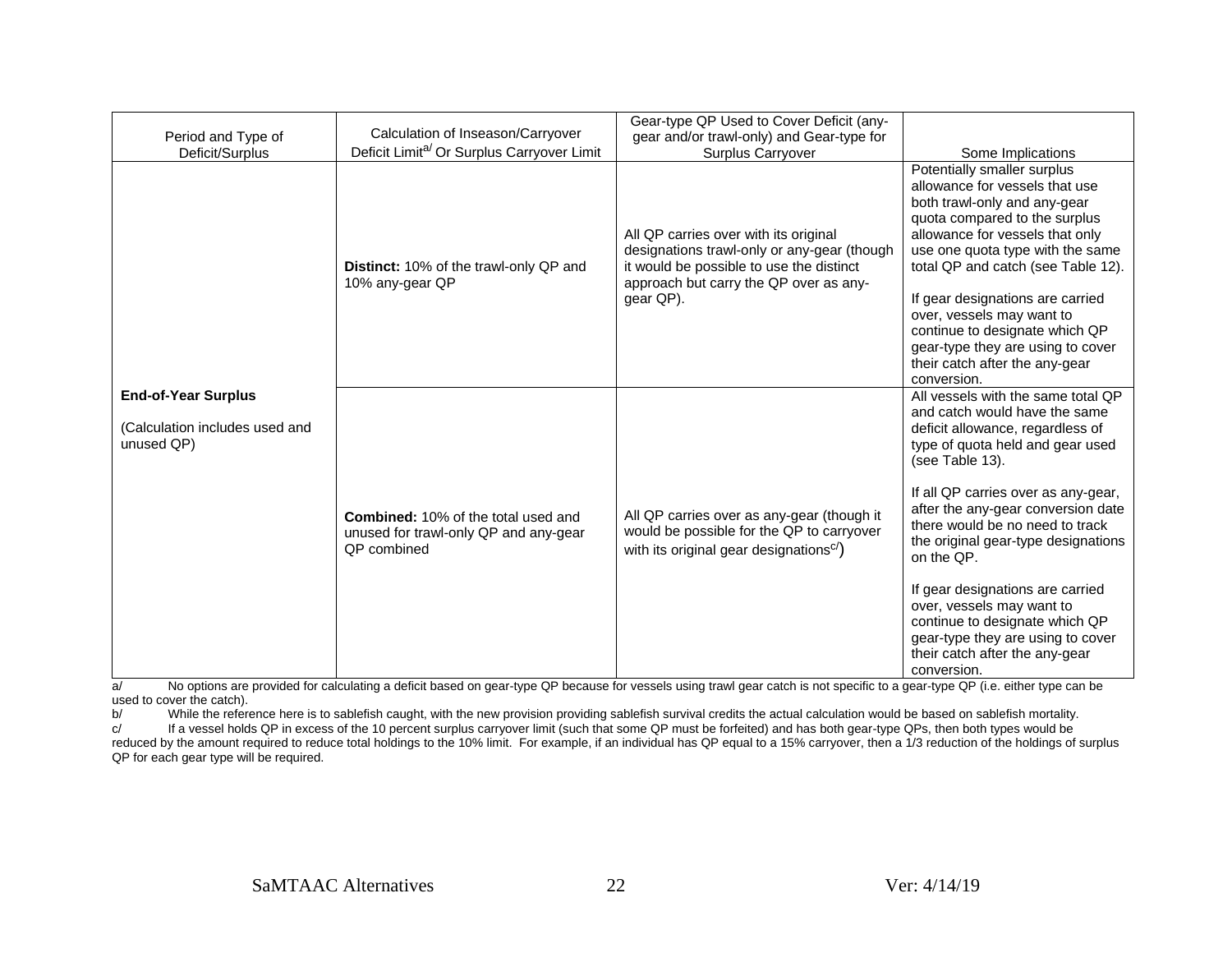|       |                    | <b>Sablefish</b> | QP    |         | <b>Deficit</b> | <b>Deficit</b> |                            | <b>QP Used to Cover</b> |                                                    |  |
|-------|--------------------|------------------|-------|---------|----------------|----------------|----------------------------|-------------------------|----------------------------------------------------|--|
|       | Gear               | Catch            | Used  |         | Limit          | Allowance/     | Pre-Conv                   | Conv                    | Following                                          |  |
|       | Used               | (lbs)            | (lbs) | Deficit | (10%)          | Carryover      | Period                     | Period                  | Year                                               |  |
| Ves 1 | lTrawl             | 1,000            | 910   | 90      | 91             | 90             | Any-gear or<br>Trawl Onlv  | Any-Gear                | Any-Gear or<br>Trawl-Onlv                          |  |
| Ves 2 | Trawl              | 600              | 510   | 90      | 51             | 51             | Any-Gear or<br>Trawl- Only | Any-Gear                | Any-Gear or<br>Trawl-Only                          |  |
|       | <b>Fixed Gear</b>  | 400              | 400   | 0       | 40             | 0              |                            |                         |                                                    |  |
| Ves 3 | <b>Fixed Gearl</b> | 1,000            | 910   | 90      | 91             | 90             | Any-Gear                   | Any-Gear                | Any-Gear                                           |  |
|       |                    |                  |       |         |                |                |                            |                         | (or also allow<br>coverage<br>with trawl-<br>only) |  |

<span id="page-22-5"></span><span id="page-22-4"></span><span id="page-22-0"></span>Table 10. Resulting carryover allowances for vessels with **deficits** using the **distinct** approach.

<span id="page-22-6"></span><span id="page-22-1"></span>Table 11. Resulting carryover allowances for vessels with **deficits** using the **combined** approach.

|                  |                    | Sablefish | QP    |         | Deficit | <b>Deficit</b> | QP Used to Cover Deficit During. |          |                                                                |
|------------------|--------------------|-----------|-------|---------|---------|----------------|----------------------------------|----------|----------------------------------------------------------------|
|                  | Gear               | Catch     | Used  |         | Limit   | Allowance/     | Pre-Conv                         | Conv     | Following                                                      |
|                  | Used               | (lbs)     | (lbs) | Deficit | (10%)   | Carryover      | Period                           | Period   | Year                                                           |
| Ves 1            | <b>:Trawl</b>      | 1,000     | 910   | 90      | 91      | 90             | Any-gear or<br><b>Trawl Only</b> | Any-Gear | Any-Gear or<br>Trawl-Onlv                                      |
| Ves <sub>2</sub> | Trawl              | 600       | 510   | 90      | 91      | 90             | Any-Gear or<br>Trawl- Only       | Any-Gear | Any-Gear or<br>Trawl-Only                                      |
|                  | <b>Fixed Gear</b>  | 400       | 400   | 0       |         | 0              |                                  |          |                                                                |
| Ves 3            | <b>Fixed Gearl</b> | 1,000     | 910   | 90      | 91      | 90             | Any-Gear                         | Any-Gear | Any-Gear<br>(or also allow<br>coverage<br>with trawl-<br>only) |

<span id="page-22-7"></span><span id="page-22-2"></span>Table 12. Resulting carryover allowances for vessels with **surpluses** using the **distinct** approach.

|                  |                   | QP Gear    | <b>Total QP</b> | Sablefish | QP    |         | Surplus |                |
|------------------|-------------------|------------|-----------------|-----------|-------|---------|---------|----------------|
|                  |                   | Type       | (Used &         | Catch     | Used  | Surplus | Limit   | <b>Surplus</b> |
|                  | Gear Used         |            | Unused)         | (lbs)     | (lbs) | QP      | (10%)   | Carryover      |
| Ves :            | Trawl             | Trawl-Only | 400             | 910       | 400   | 0       | 40      |                |
|                  |                   | Any-Gear   | 600             |           | 510   | 90      | 60      | 60             |
|                  | Trawl             | Trawl-Only | 300             | 510       | 300   |         | 30      |                |
| Ves <sub>2</sub> |                   |            | 300             |           | 210   | 90      | 70      | 70             |
|                  | <b>Fixed Gear</b> | Any-Gear   | 400             | 400       | 400   |         |         |                |
| Ves 3            | <b>Fixed Gear</b> | Anv-Gear   | 1,000           | 910       | 910   | 90      | 100     | 100            |

<span id="page-22-3"></span>

|  | Table 13. Resulting carryover allowances for vessels with surpluses using the combined approach. |  |  |  |
|--|--------------------------------------------------------------------------------------------------|--|--|--|
|  |                                                                                                  |  |  |  |

|                  |                   | QP Gear<br>Type | <b>Total QP</b><br>(Used & | Sablefish<br>Catch | QP<br>Used | Surplus | Surplus<br>Limit | <b>Surplus</b>   |
|------------------|-------------------|-----------------|----------------------------|--------------------|------------|---------|------------------|------------------|
|                  | Gear Used         |                 | Unused)                    | (lbs)              | (lbs)      | QP      | (10%)            | <b>Carryover</b> |
| Ves '            | Trawl             | Trawl-Only      | 400                        | 910                | 400        | 90      | 100              | 90               |
|                  |                   | Anv-Gear        | 600                        |                    | 510        |         |                  |                  |
|                  | Trawl             | Trawl-Only      | 300                        | 510                | 300        |         |                  |                  |
| Ves <sub>2</sub> |                   |                 | 300                        |                    | 210        | 90      | 100              | 90               |
|                  | <b>Fixed Gear</b> | Any-Gear        | 400                        | 400                | 400        |         |                  |                  |
| Ves 3            | <b>Fixed Gear</b> | Any-Gear        | 1.000                      | 910                | 910        | 90      | 100              | 90               |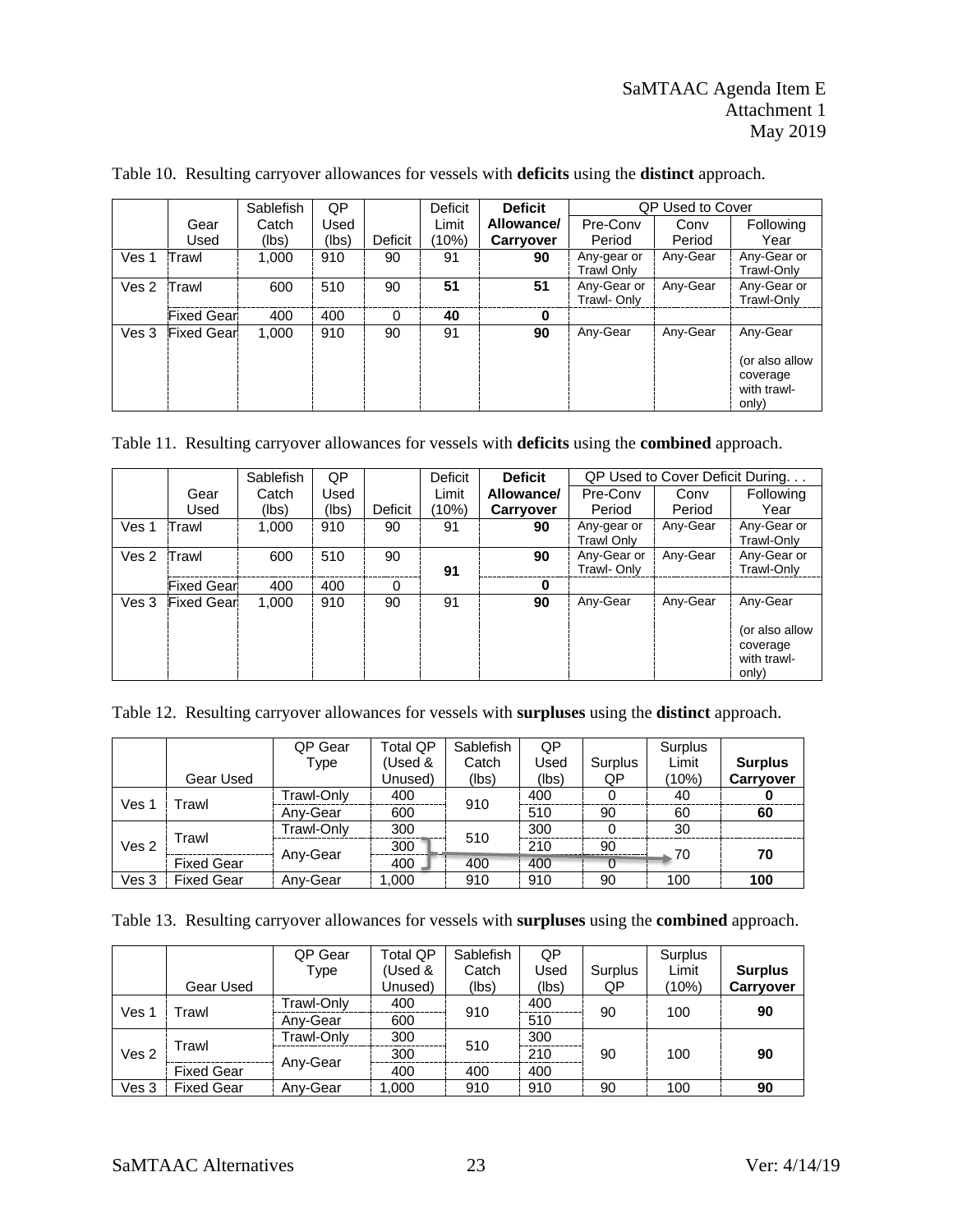<span id="page-23-0"></span>Anticipated Implementation Detail (Preliminary)

**Tracking QP after the Any-Gear Conversion Date.** There are at least two ways that the tracking system might allow both trawl-only and any-gear QP to be used as any-gear after the any-gear conversion date. One would be to change the designations on the QP to any-gear. The other would be to change the accounting system rules (and programming) to allow trawl-only quota to be used for catch by any gear. How this is implemented may depend on the way that end-of-year surpluses are handled [\(Table 9\)](#page-20-0). If all QP is to be carried into the following year as any-gear gear QP, then after the any-gear conversion date there would be no need to maintain the QP gear distinctions (all QP could be relabeled as any-gear QP). However, if QP is to be carried into the following year as trawl-only and any-gear, then the maintaining distinction on the QP might be maintained. It may be easier for tracking the QP trades and implementing the carryover to simply allow trawl-only QP to be used as any-gear QP after the conversion date. In either case, it would be up to NMFS to determine the most administratively feasible and cost effective approach.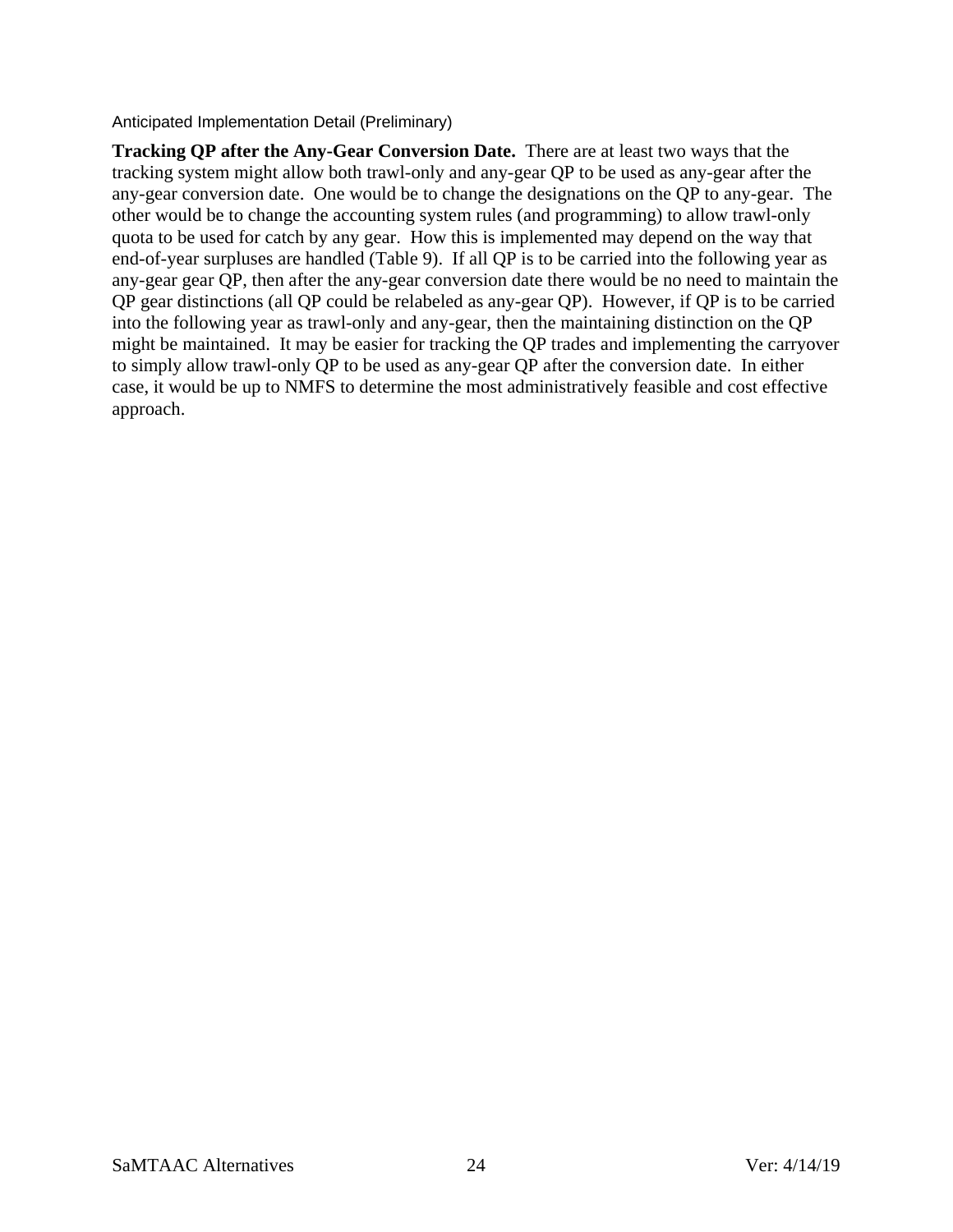## <span id="page-24-0"></span>**Limiting Gear Switching By Limiting Individual Vessels (Northern Sablefish and Possibly Other Species)**

#### <span id="page-24-1"></span>**Action Alternative 4: Active Trawl or Exempted Vessel Designation Required for Gear Switching**

**Overview:** In the area north of 36<sup>o</sup> N. lat. there will be different gear switching limits for different groups of vessels: active trawlers and exempted vessels. Gear switching by all other vessels participating in the IFQ program will be prohibited north of 36º N. lat. There will be qualification requirements for the active trawl and exempted vessel designation. The active trawl designation will be transferable while the exempted vessel designation might or might not be transferable and could be phased out, depending on the options selected.

## <span id="page-24-2"></span>Full Description

**Qualification:** The following are the requirements that must be met for the active trawler and exempted vessel designations. The qualifying entity will be the vessel, limited entry permit, or QS account (TBD prior to or on final action) and vessel gear switching limits will be determined by linkage to the qualifying entities.

Active Trawler Designation:

The vessel/permit/QS account had at least X trawl IFQ landings totaling at least X pounds with trawl gear in the prior calendar year(s)

Exempted Vessel Designation:

The vessel/permit/QS account made gear-switched landings totaling at least X lbs of sablefish (TBD) in each of at least 3/4/5 years (TBD) prior to the control date (for analysis  $X = 30,000$  lbs, 50,000 lbs, or 70,000 lbs)

**Gear Switching Limits by Vessel Group:** For *active trawlers* the annual gear switching limit is:

X% of the annual trawl allocation of northern sablefish

For *exempted vessels* the annual gear switching limit is:

- **Limit Option 1:** the maximum amount of northern sablefish landed while gear-switching in any year between 2011 and the control date, as a percent of the annual northern sablefish trawl allocation.
- **Limit Option 2:** an amount equivalent to the northern sablefish QP issued for QS owned by the vessel owner plus an additional XX% of that amount but not greater than the 4.5% annual vessel QP limit {value for XX% to be identified}.
- **Limit Option 3:** less than the amount under Option 1 {TBD, intended to reduce the total potential gear-switched sablefish landings by all exempted entities to "control date footprint"}. Reduction could be applied immediately or phased in over 10 years.

**Limit Option 4**: Standard vessel northern sablefish QP limit (4.5%).

For *all other vessels* gear switching is prohibited.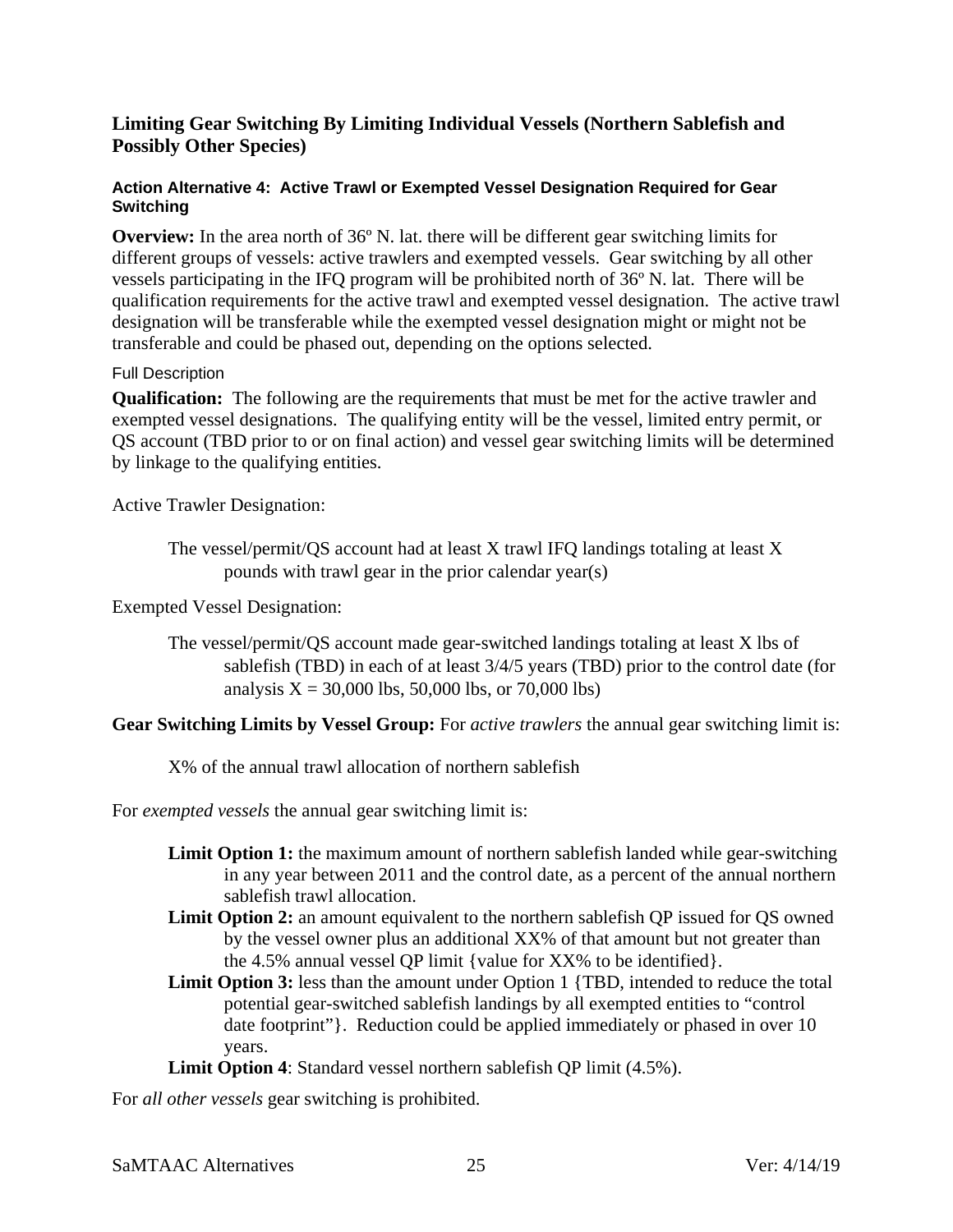**Transferability and Expiration:** Active Trawler Designation: Transferable with the vessel/permit/QS account. [4](#page-25-3)

Exempted Vessel Designation:

<span id="page-25-2"></span>**Expiration Option 1:** Exemption expires when the vessel/permit/QS account ownership changes (ownership-based sunset). **Expiration Option 2:** Exemption may be transferred one or two times with a change in ownership of vessel/permit/QS account<sup>[4](#page-25-2)</sup> **Expiration Option 3:** Exemption is permanent/freely transfers<sup>[4](#page-25-2)</sup> **Expiration Option 4:** All exemptions expires after X years (for analysis X=5, 10, 15) *(Expiration Option 4 could be combined with other expiration options)*

## <span id="page-25-0"></span>Discussion of Modified Language

In the annual gear switching limit section, the limits are now stated in terms of the vessels. The original alternatives stated both the annual gear-switching limit for exempted entities and the qualification requirements in terms of the "vessel/permit/QS account." The annual gearswitching limit for active trawlers was stated in terms of the vessel but the qualification requirement was in terms of the "vessel/permit/QS account." For purposes of monitoring and enforcement, gear switching limits granted to the qualifying entities will have to be linked to a vessel. Therefore, in the annual gear switching limit section revisions have been made to state the exempted vessel limit in terms of the vessels, consistent with the specification of the active trawler limit in terms of the vessel. There will need to be a statement on the method for linking a qualified QS account to a particular vessel (a vessel is linked to itself by definition and linkage of the limited entry permit to a vessel is already required). QS account/vessel linkage is discussed further under "Questions to Address." The SaMTAAC should review this change and make sure it is in line with its intent.

As directed by the SaMTAAC, CAB Proposal E was incorporated into this alternative, as an annual vessel limit option (Limit Option 2).

## <span id="page-25-1"></span>Questions to Address

The initial step in implementing the alternative is *determining qualification* for the active trawl designation or exemption. The qualifying entities to consider are the QS account, the limited entry permit, and the vessel. After qualification is determined, *the relation to the vessel* needs to be specified. If qualification is based on the vessel, the relationship is self-defined. If qualification is based on the permit, the relationship to the vessel will likely be straight forward: the vessel registered to the permit. For QS account owners, the relationship will need to be specified. After the link from the qualified entity to the vessel is determined, then the *limit for the vessel* needs to be specified. For active trawlers this would be simple, the same limit applies to all vessels that qualify as active trawlers. For exemption Options 1 and 3, this requires an evaluation of the history for the qualifying entity and relationship to the current vessel. For

<span id="page-25-3"></span> <sup>4</sup> QS accounts expire with changes of the ownership name on the account (but not necessarily with changes in the underlying ownership).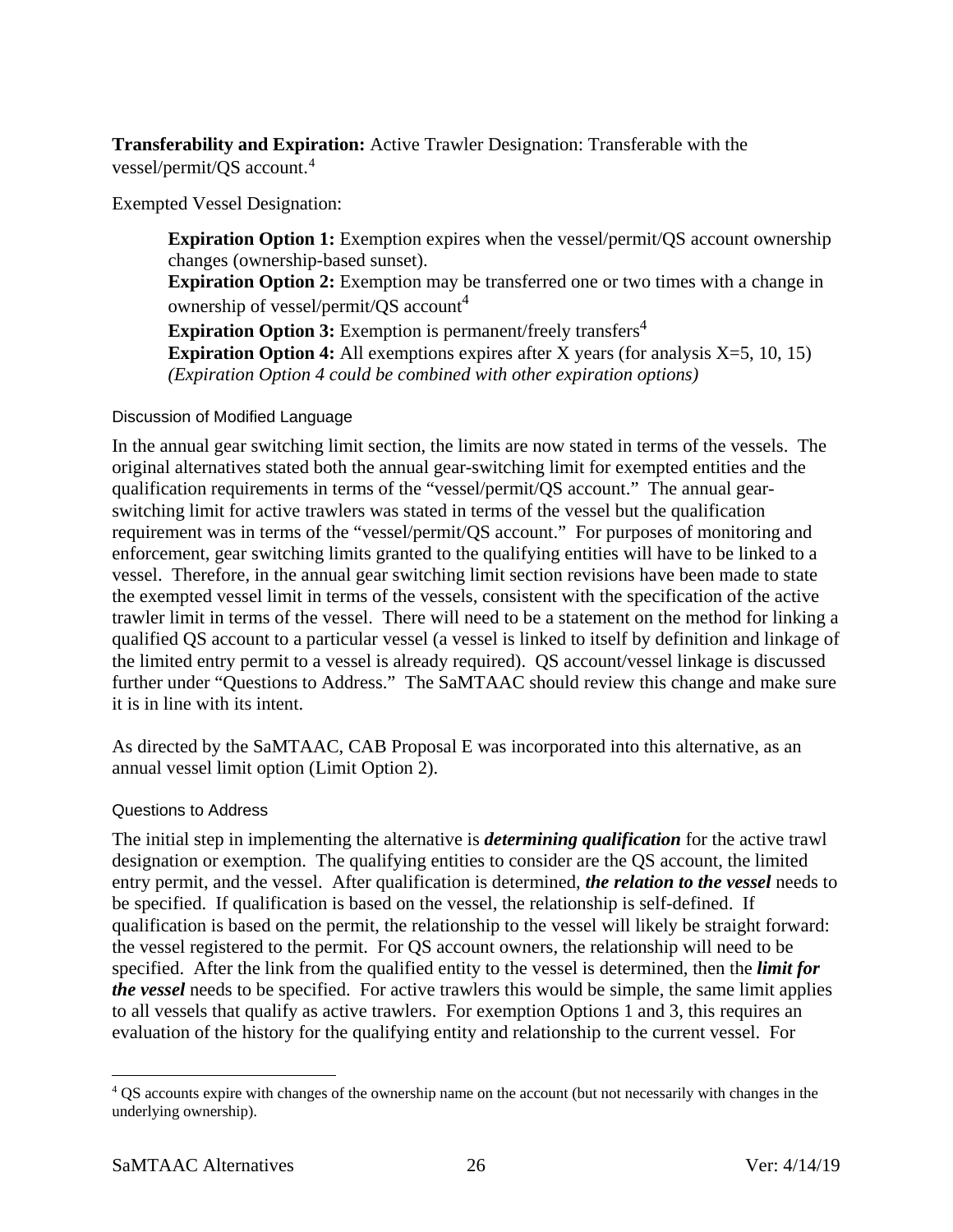exempted vessel Option 2, a vessel must be linked to a current QS account in order to determine the limit. The last part of implementing this alternative is applying the *rules for transferability and expiration* (the latter of which might apply to vessel exemptions.

**Qualification for Vessels:** If qualification is based on the history of the vessel, vessel replacement may interrupt the sequence of catch history that would otherwise accrue to the benefit of the vessel owner. How might vessel upgrades or losses be treated? (It may be possible to evaluate the data to determine the degree to which this has occurred in the past but even if it has not occurred it could occur between now and when this alternative is implemented).

**Qualification for Permits**: If a vessel was lost or upgraded but replaced with a larger vessel requiring acquisition of a new permit, how might the situation be addressed? (It may be possible to evaluate the data to determine whether the degree to which this has occurred in the past but even if it has not occurred it could occur between now and when this alternative is implemented).

**Qualification for QS Account Owners:** Qualification by QS account owners presents a greater variety of situations to be addressed. The first issue is how to treat situations in which a QS account expires due to changes in the name of the owner listed on the account. For a discussion of the conditions under which a QS account is discontinued when ownership changes see [Opt-out](#page-16-1)  [Status Transfers](#page-16-1) on page [17.](#page-16-1) If a QS account is discontinued due to a name change but the owners of the QS account open new accounts or join in the ownership of other accounts should the catch history move with the QS owner?

Even if the name on an account does not change there may be changes in the underlying ownership. In some cases there could be wholesale change in the ownership of the QS account, but the name of the corporation remains unchanged, for example when a corporation is purchased. In other cases there may be subtractions and additions. For purposes of determining qualification, how might the evaluation of history be affected if

- one partner leaves the fishery but others remain in ownership of the account,
- partners split up and acquire their own accounts, or
- partners split up and join with a different partner(s) that also have QS ownership history?

These questions are framed in terms of partnerships but would apply to other ownership structures as well. The situations of both the individuals/entities that leave an ownership group and those that remain should be addressed.

One approach might be to address these situations using share of ownership of a QS account. If that approach is explored, two other factors should be taken into account. First, there are some QS ownership accounts that husbands and wives own in joint tenancy with right of survivorship such that there is not a partial ownership interest specified (these show up in the data system as each owning 100 percent interest in the QS account). Second, at this time QS account owners are not required to submit ownership interest information to NMFS for entities that hold less than a 2 percent share of ownership.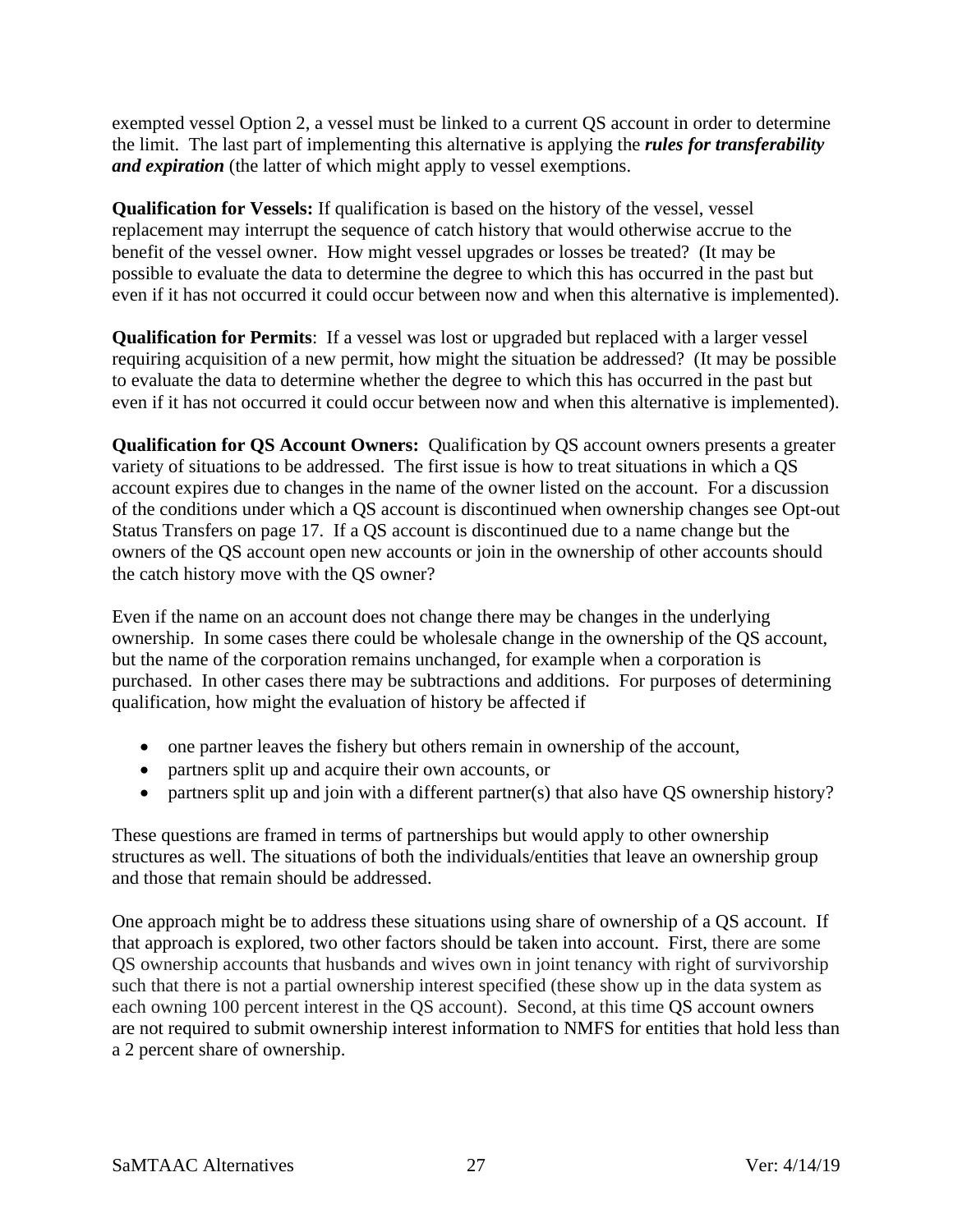Additionally, since the history starts with the vessel that catches the fish, situations need to be considered in which there might be more than a one-to-one linkage between the activity of a vessel and a QS account. For example, what happens when a single entity owns a gear switching vessel and participates in the ownership of multiple QS accounts (see Partnership AB in Example B or Individual B in Example D of [Figure 4\)](#page-28-0).

**Relation of the Qualifying Entity to the Vessel:** As described above, if the qualifying entity is the vessel or permit, the relationship is probably relatively straight forward. For the QS Owner that qualifies, there may be different relationships that determine the vessel that qualifies for the gear-switching limit. It might be based on common ownership between the QS account and the vessel owner, though there may be some situations in which a QS account owner may need to explicitly designate the vessel to which the qualification accrues (for example, where a QS account owner owns more than one vessel). Or, common ownership might not be required but it would be up to the qualified QS account owner to designate a vessel. Other approaches might also be possible.

**Vessel Gear Switching Limits:** After the link to the qualified vessel is determined, then the limit for the vessel needs to be specified. For active trawlers and exempted vessel Limit Option 4 this would be simple, the same limit applies to all vessels that qualify as active trawlers.

Exempted vessel Limit Options 1 and 3 require an evaluation of the history for the qualifying entity. Evaluation of the history for determination of the gear switching limits for exempted vessels would raise considerations similar to those identified for determining qualification of the vessel, permit, or QS account.

For exempted vessel Limit Option 2, a linkage between the QS account and vessel ownership is required. QS ownership linkages to vessels could be determined through self-identification by applicants during the permit renewal process. Detailed information on owners of QS account and participating vessels is also available through the Limited Entry Permit Office.<sup>[5](#page-27-0)</sup> However, there a number of specific situations that should be considered. How would the vessel gear switching Limit Option 2 be applied if a single QS owner has multiple vessels (Example A in [Figure 4\)](#page-28-0)? Would the vessel/QP account and QS accounts just need to share a common majority interest ownership or identical ownership? For example, how would the limit be determined if a vessel is owned by two QS owners that each own QS accounts separately from one another (Example B in [Figure 4\)](#page-28-0). What about situations where both are true (a single owner owns multiple vessels and one of those vessels is also owned in partnership with another individual that also owns QS (Example C in [Figure 4\)](#page-28-0). As a final example, what if an individual owns its own QS and vessel but also owns a vessel in partnership with someone else, and some QS in partnership with yet another party (Individual B in Example D in [Figure 4\)](#page-28-0). A possibility for addressing these situations might be some kind of a declaration process in which the QS account owners would specifically identify which of their vessels they would like their sablefish QS associated with (for purposes of determining the vessel's gear switching limits). Such an approach could be specified to allow crew owned QS to contribute to the gear switching limits for a vessel.

<span id="page-27-0"></span> <sup>5</sup> But not detailed information on limited entry permit ownership.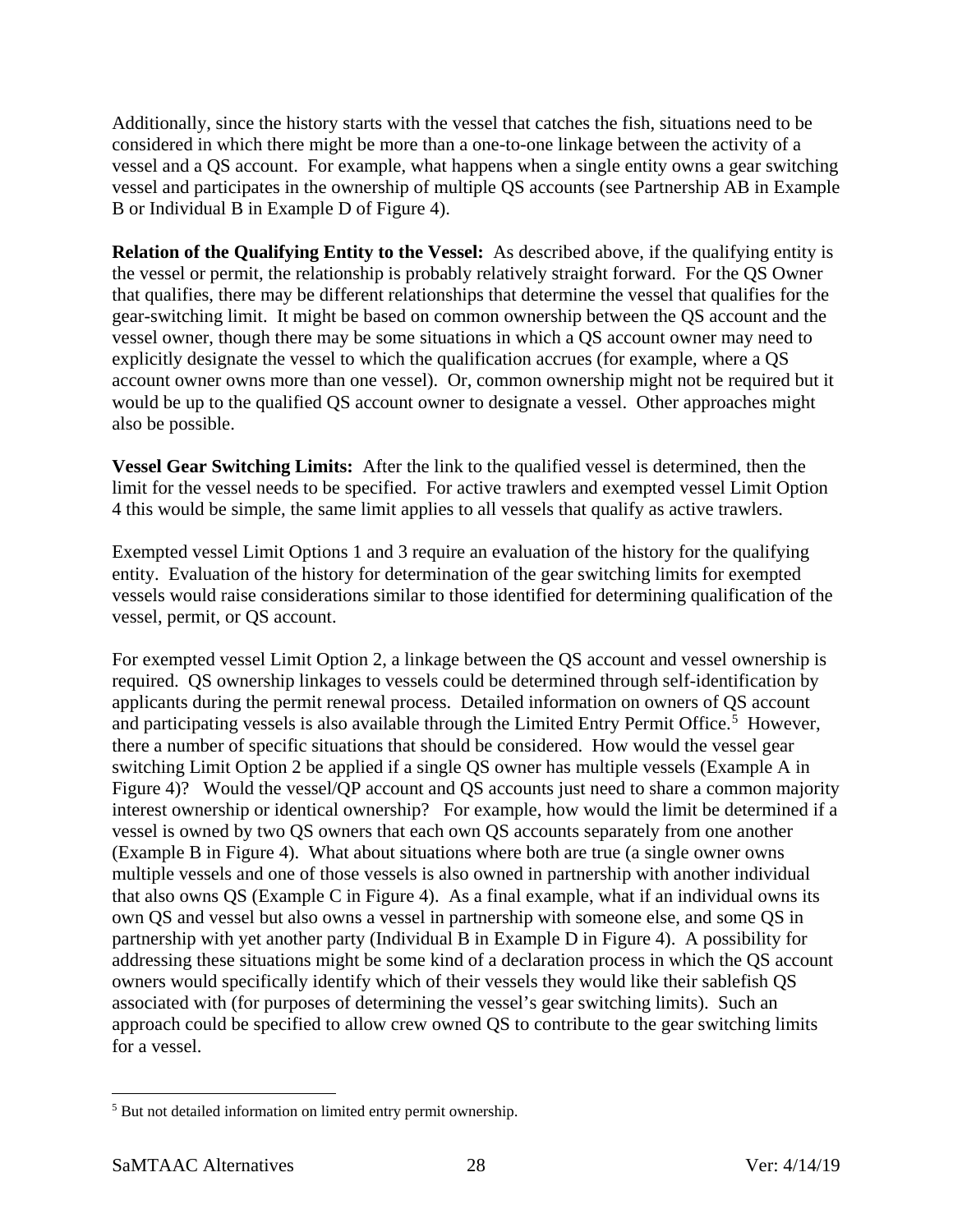

Another question to consider is, which limits would apply if a vessel qualifies as both an active trawler and exempted vessel.

<span id="page-28-0"></span>Figure 4. Examples of ownership structures to consider in developing policy for linking vessel limits to the amount of QS owned by the vessel owner.

**Transferability and Expiration:** If active trawl or exempted vessel designations are to the vessel or permit, to the degree that transfer is allowed the transfer process seems like it would be straight forward, though there may be some special situations to consider. If an active trawl or exempted vessel designation is associated with a vessel, should there be an opportunity to move the designation to the replacement vessel (consider both upgrade and vessel loss situations). If an active trawl or exempted vessel designation is associated with a permit, should there be an opportunity to move the designation to a different permit if a vessel owner upgrades to a larger size vessel and so needs a permit with a larger size endorsement.

If the designations are assigned to the QS accounts, transferability may be limited by the fact that these accounts are not transferable completely transferable but rather expire when the name listed on the account changes. Again, for a discussion of the conditions under which a QS account is discontinued when ownership changes see [Opt-out Status Transfers](#page-16-1) on page [17.](#page-16-1)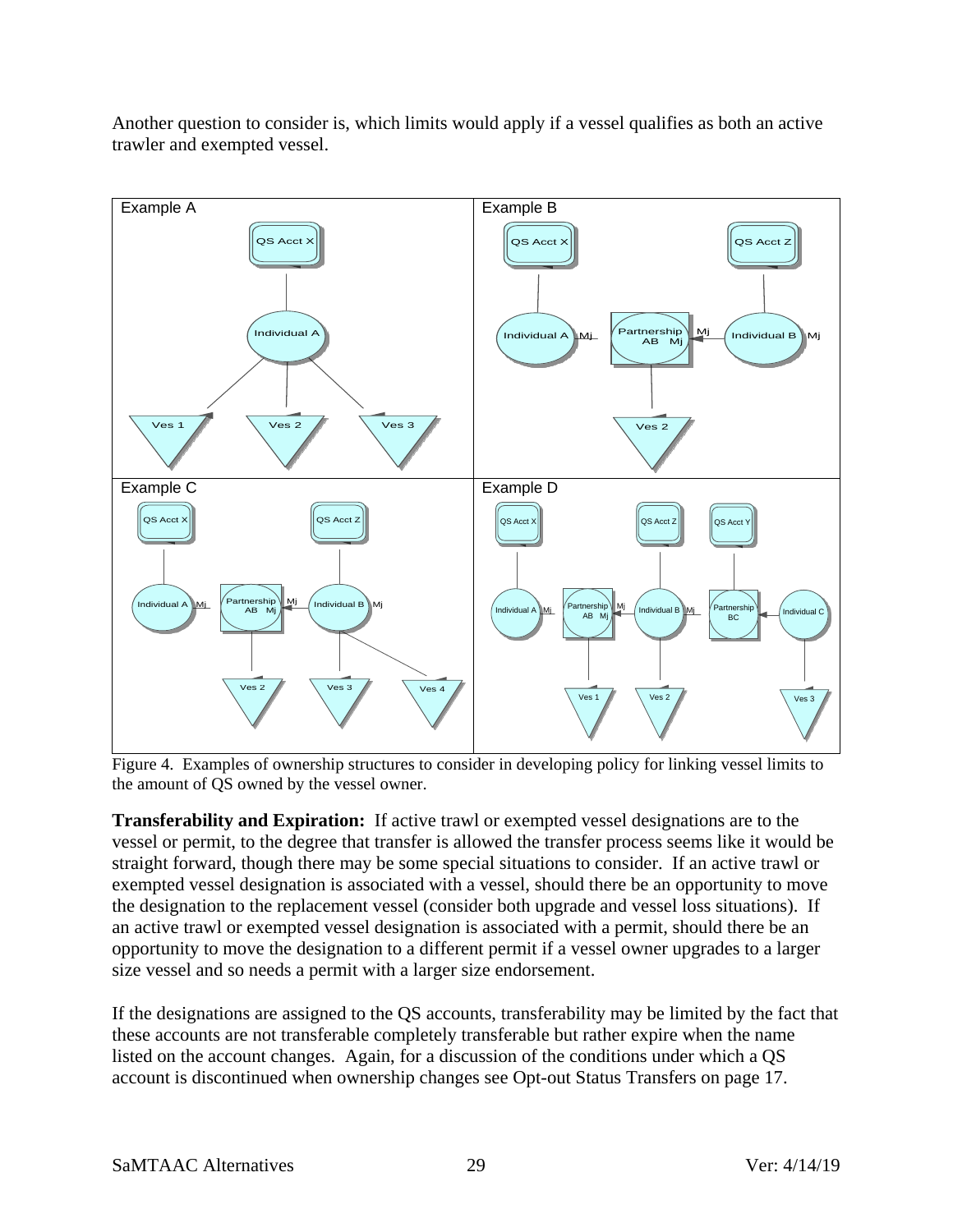There are options which would cause a vessel exemption to expire with a change in vessel/permit/QS account ownership or after one or two transfers. For these options, what would constitute a change in ownership or transfer: would there have to a 100 percent turnover of ownership or could some parties leave or be added to the ownership without the change being considered a transfer?

**Scope of Species and Qualification:** Is the active trawl designation or exemption required to gear switch only for sablefish or for other groundfish species as well. If for other groundfish species as well, should qualification requirements include species other than sablefish.

**Scope of Species and Gear Switching Vessel Limits:** If the gear switching limitation applies only to northern sablefish, would there be some kind of an incidental sablefish allowance for gear switching vessels that target other species without an active trawl designation or exemption?

If the gear switching limitation extends to species other than sablefish north of 36º N. lat., what would the limits be for other species (consider for active trawlers and exempted entities)? How would limits apply for species and species groups that extend south of 40º 10' N. lat species and species group?

<span id="page-29-0"></span>Anticipated Implementation Details (Preliminary)

It is anticipated that gear switching limits would be monitored and enforced similar to the way that annual vessel QP limits are enforced: the QP tracking system would include within it the gear switching limit that applies to each vessel, an additional data element (gear used) would be reported with the catch, and to monitor compliance the system would compare the vessel gear switching limit against the total gear switched landings.

Under Limit Option 2, QS account owners that do not own vessels would not be excluded from having their QP used on a gear switching vessel. The specification of a vessel limit that is an additional percentage above the amount of QS owned by the vessel owner allows crews, community associations, or others to own QS and transfer QP to a qualified vessel to be used in gear switching.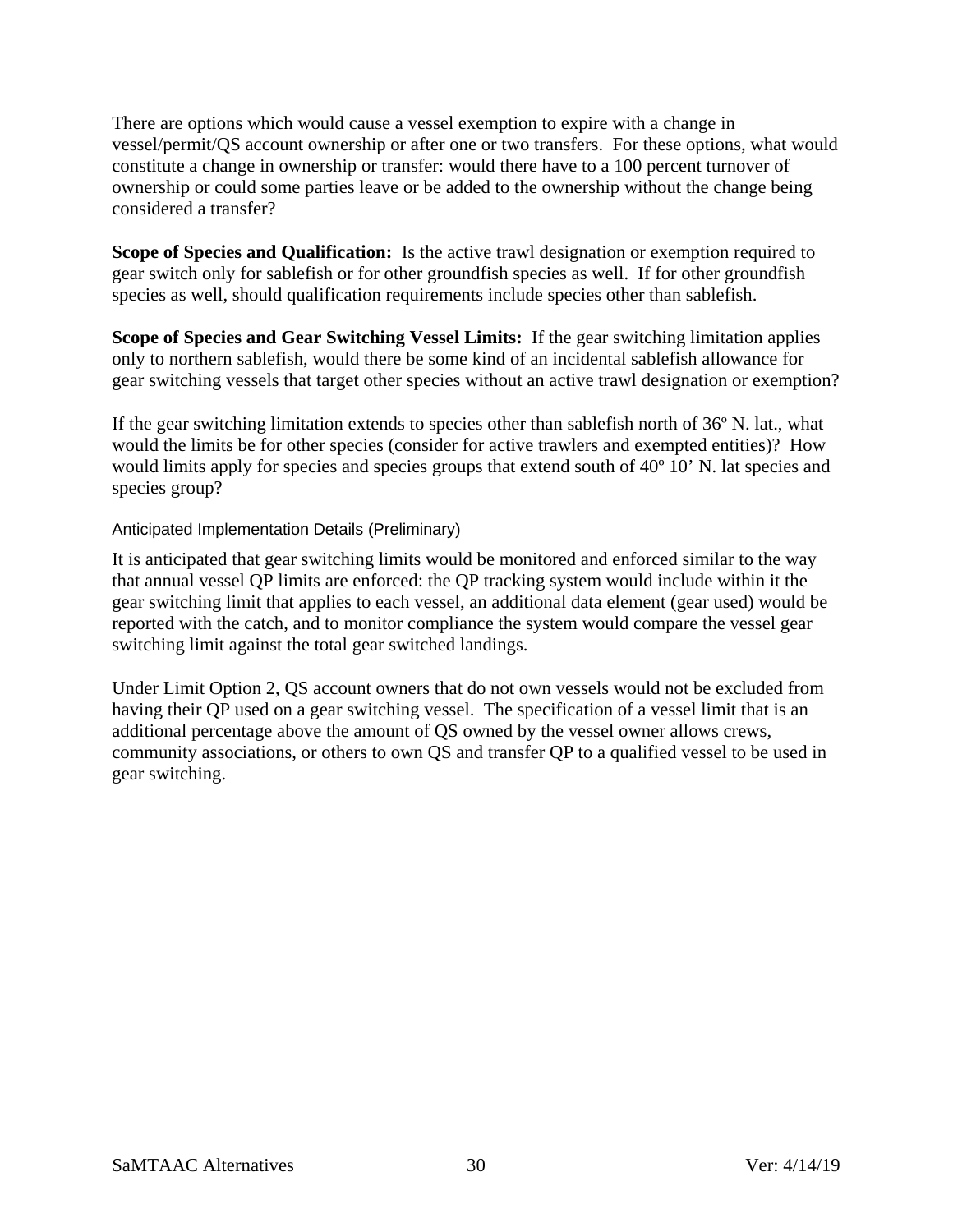#### <span id="page-30-0"></span>**Action Alternative 5: Gear Switching Endorsement**

**Overview:** A gear switching endorsements will be issued for qualifying permits or vessels (depending on the option selected). In the area north of 36º N. lat., only vessels associated with a gear switching endorsement will be allowed to gear switch. There will be no other limits on gear switching (i.e. eligible vessels will be able to gear switch in amounts up to the annual vessel QP limits). Gear switching endorsements will be transferable.

#### <span id="page-30-1"></span>Full Description

**Qualification:** To qualify a trawl limited entry permit/vessel (depending on the Permitting Option) must have been used for gear switching between January 1, 2011 and September 15, 2017. For a permit to qualify, it must have been associated with the vessel at the time the gear switching occurred.

#### **Gear Switching Limits By Vessel Group:** For *vessels with gear switching endorsements*:

Vessels associated with a gear switching endorsement will be allowed to gear switch in amounts limited by the annual vessel QP limit for northern sablefish (4.5%).

For *all other vessels* gear switching is prohibited.

#### **Endorsement:** Gear switching endorsements will be issued as

**Permitting Option 1:** an endorsement for the vessel (a gear switching permit that transfers with the vessel)<sup>[6](#page-30-3)</sup>

## **Permitting Option 2:** an additional endorsement added to a vessel's trawl limited entry permit.

**Transferability and Expiration:** Gear switching endorsements transfer with the limited entry permit/vessel (depending on the Permitting Option selected). If the endorsement is issued as a new permit for the vessel it will not be transferable separate from the vessel. There will be no predetermined expiration date for the endorsement.

#### <span id="page-30-2"></span>Discussion of Modified Language

Minor modifications were made to the language to simplify or clarify as it seemed helpful. One addition was intended to clarify the transferability provision:

If the endorsement is issued as a new permit for the vessel it will not be transferable separate from the vessel. <sup>[7](#page-30-4)</sup>

The original language indicated that if the endorsement were issued for the vessel rather than the limited entry permit that the endorsement would transfer with the vessel. In effect, the

<span id="page-30-3"></span><sup>&</sup>lt;sup>6</sup> The additional permit would be similar to what was created for whiting vessels under Amendment 15. Under that system a new permit was incorporated into the license limitation system program such that a vessel had to possess both the standard limited entry permit and the whiting permit in order to participate in the whiting fishery. The new whiting permits were not transferable separate from the vessel.

<span id="page-30-4"></span><sup>7</sup> As with many other permits, there might be expiration with failure to meet the annual renewal requirements.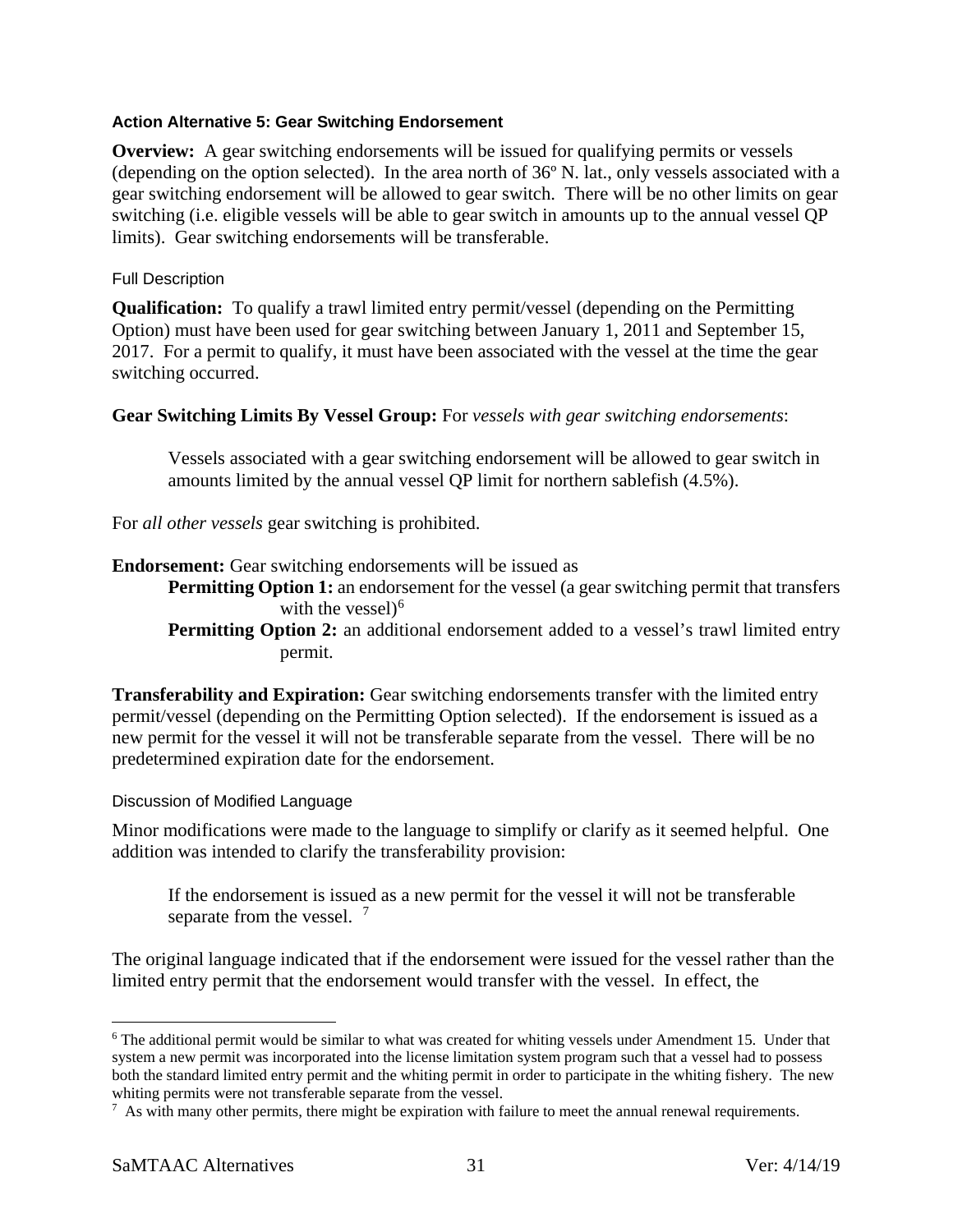endorsement would be a new permit for the vessel and Permitting Option 1 was modified to reflect this. The additional sentence indicating that the permit could not be transferred separate from the vessel is intended to emphasize the original intent that if the endorsement were issued for the vessel it would "transfer with the ... vessel." The SaMTAAC should review this and other language of the alternative to ensure that it still reflects the original intent.

#### <span id="page-31-0"></span>Questions to Address

**Scope of Species and Qualification:** Is the endorsement required to gear switch only for sablefish or for other groundfish species as well. If for other groundfish species as well, should exemption qualification requirements include species other than sablefish.

**Scope of Species and Gear Switching Vessel Limits:** If the gear switching limitation applies only to northern sablefish, would there be some kind of an incidental sablefish allowance for gear switching vessels that target other species without a sablefish gear-switching endorsement?

If the gear switching limitation extends to species other than sablefish north of 36º N. lat., what would the limits be for other species for endorsed vessels? How would limits apply for species and species groups that extend south of 40º 10' N. lat species and species groups? If endorsed vessels are allowed to gear switch up to a full annual vessel QP limit for all species and species groups, this might be straight forward. All catch by a vessel with a gear switching endorsement, whether gear switched or not, would count toward the same limits.

**Endorsement Qualification:** Should there be a higher gear switching qualification requirement or is one pound sufficient? If the gear switching limit applies to more than just northern sablefish, should gear switching for other species be included in the qualifying requirement? The latter question would probably not be significant unless there were some higher amount of poundage required to qualify, in which case vessels may want to include their non-sablefish gear switched catch.

If a vessel is no longer associated with a trawl limited entry permit at the time of endorsement issuance, would it still receive an endorsement under Permitting Option 2? If so, what permitting vehicle would carry the endorsement?

**Transferability:** If the endorsement is assigned to the vessel as an additional permit, vessels would be required to have both a limited entry permit and a gear switching permit in order to participate in the IFQ fishery as a gear switching vessel (assuming an endorsement is required to gear switch for all species). It is specified that if the endorsement is issued for the vessel (rather than for the limited entry permit) it would transfer with the vessel. Are there any circumstances in which the gear switching permit could be transferred to a new vessel—for example, with the total loss or upgrade of a vessel? If so, what would the conditions be for transfer? Could gear switching permit be transferred to vessels of any size?

<span id="page-31-1"></span>Anticipated Implementation Details (Preliminary)

None of note at this time.